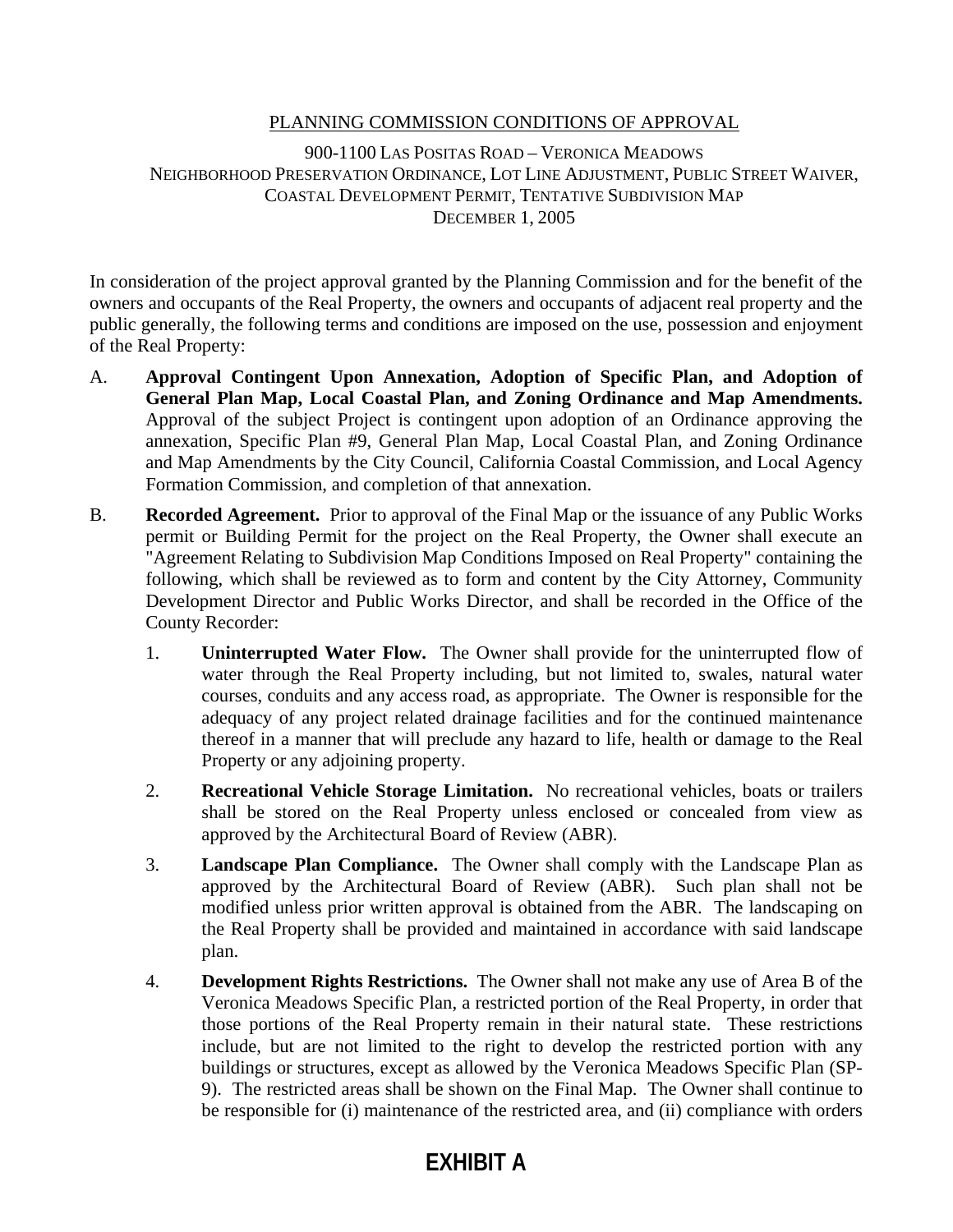> of the Fire Department. Any brush clearance shall be performed without the use of earth moving equipment. (IS-Bio-1)

- 5. **Approved Development.** The development of the Real Property approved by the Planning Commission on December 1, 2005 is limited to 23 dwelling units, approximately 43.71 acres of common open space (divided into five separate lots), including APN 047-010-011, a two-lane vehicle bridge, and the improvements shown on the Tentative Subdivision Map, Development Plan, Preliminary Grading and Drainage Plan, Public Improvements and Utilities Plan, and the Arroyo Burro Restoration and Stabilization Plan, Veronica Springs Riparian Enhancement Plan, and Creek and Riparian Habitat Management Plan signed by the chairman of the Planning Commission on said date and on file at the City of Santa Barbara.
- 6. **Required Private Covenants.** The Owners shall record in the official records of Santa Barbara County either private covenants, a reciprocal easement agreement, or a similar agreement which, among other things, shall provide for all of the following:
	- a. **Common Area Maintenance.** An express method for the appropriate and regular maintenance of the common areas, common access ways, common utilities and other similar shared or common facilities or improvements of the development, including the gazebo, which methodology shall also provide for an appropriate cost-sharing of such regular maintenance among the various owners of the parcels. The area comprised of Lots 25, 26, 27, 28, Specific Plan #9 Area B, and the portion of the City-owned Parcel between Lots 25 and 27 and Las Positas Road shall be maintained in accordance with the final approved Creek and Riparian Habitat Management Plan.
	- b. **Garages Available for Parking.** A covenant that includes a requirement that all garages be kept open and available for the parking of vehicles owned by the residents of the property in the manner for which the garages were designed and permitted.
	- c. **Landscape Maintenance.** A covenant that provides that the landscaping shown on the approved Landscaping Plan shall be maintained and preserved at all times in accordance with the Plan. Common areas and private yards shall be maintained annually, in compliance with the Fire Department's Minimum Brush Clearance Standards. (IS-Haz-3)
	- d. **Drainage System Maintenance.** A covenant that includes a requirement that the drainage system, storm drain water interceptor and other storm water pollution control devices shall be maintained in accordance with the approved Operations and Maintenance Procedure Plan.
	- e. **Habitat Maintenance.** A covenant that includes a requirement to maintain in perpetuity the five common open space areas at the project site: Specific Plan #9 Area B, Lot 26 (hillside open space), Lot 24 (central open space with tributary drainage channel), Lots 25 and 27 (creek corridor with pedestrian path), and the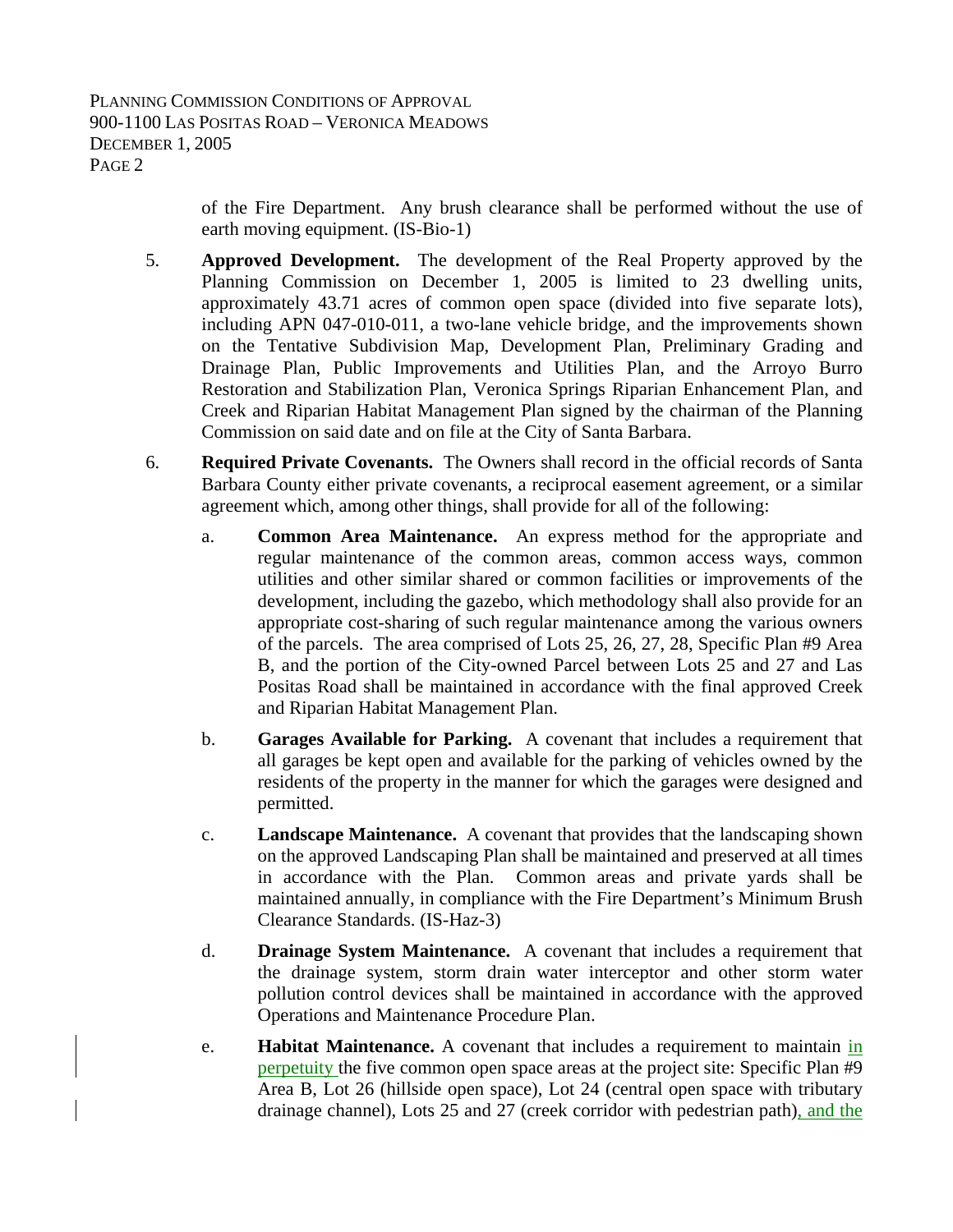> portion of the City-owned parcel between Las Positas Road and Lots 25 and 27, with adequate assurances that ongoing maintenance will be funded.

- f. **Use of Pesticides on Residential Parcels.** A covenant that includes a requirement that use of pesticides on individual residential parcels shall be minimized to the greatest extent feasible, in accordance with the principles, methods and approach of the City's Integrated Pest Management (IPM) Plan, as revised from time to time.
- g. **Covenant Enforcement.** A covenant that permits each owner to contractually enforce the terms of the private covenants, reciprocal easement agreement, or similar agreement required by this condition.
- 7. **Lighting.** Exterior lighting, where provided, shall be consistent with the City's Lighting Ordinance and California Title 24 energy requirements. No floodlights shall be allowed. Exterior lighting shall be shielded and directed toward the ground.
- 8. **Tree Protection.** The existing grove of oak trees located southwest of Lot 7, as shown on the approved Tentative Subdivision Map, shall be preserved, protected and maintained.
- 9. **Storm Water Pollution Control Systems Maintenance.** The Owner shall maintain drainage system, storm drain water interceptor and other storm water pollution control devices in accordance with the approved Operations and Maintenance Procedure Plan, which shall include the following:
	- a. The Owner/Homeowners Association shall monitor and maintain the storm water management facilities located in the public open space areas of the site and on private lots (if present), which include detention basins, bioswales, and infiltration basins. The City shall maintain Lane "A" and any associated public storm water treatment feature such as permeable ribbon gutters or swales.
	- b. The Owner/Homeowners Association shall prepare and implement a water quality management plan for the four open space areas at the project site: Lot 26 (hillside open space), Lot 24 (central open space with tributary drainage channel), and Lots 25 and 27 (creek corridor with pedestrian path). The plan shall incorporate the principles, methods, and approach of the City's Integrated Pest Management (IPM) Plan (as it is revised and updated from time to time) in order to minimize the use of pesticides and herbicides for landscape maintenance to the extent feasible. The plan shall also include trash cans, a mechanism for disposing of trash collected in common areas, informational signage, and mutt mitts along the creek corridor pedestrian path.
- 10. **Creek and Riparian Habitat Management Plan.** The Owner/Homeowners Association shall implement the Creek and Riparian Habitat Management plan for the portion of the City-owned property adjacent to Lots 25 and 27 and including Arroyo Burro Creek, and the four open space areas at the project site: Lot 26 (hillside open space), Lot 24 (central open space with tributary drainage channel), Lots 25 and 27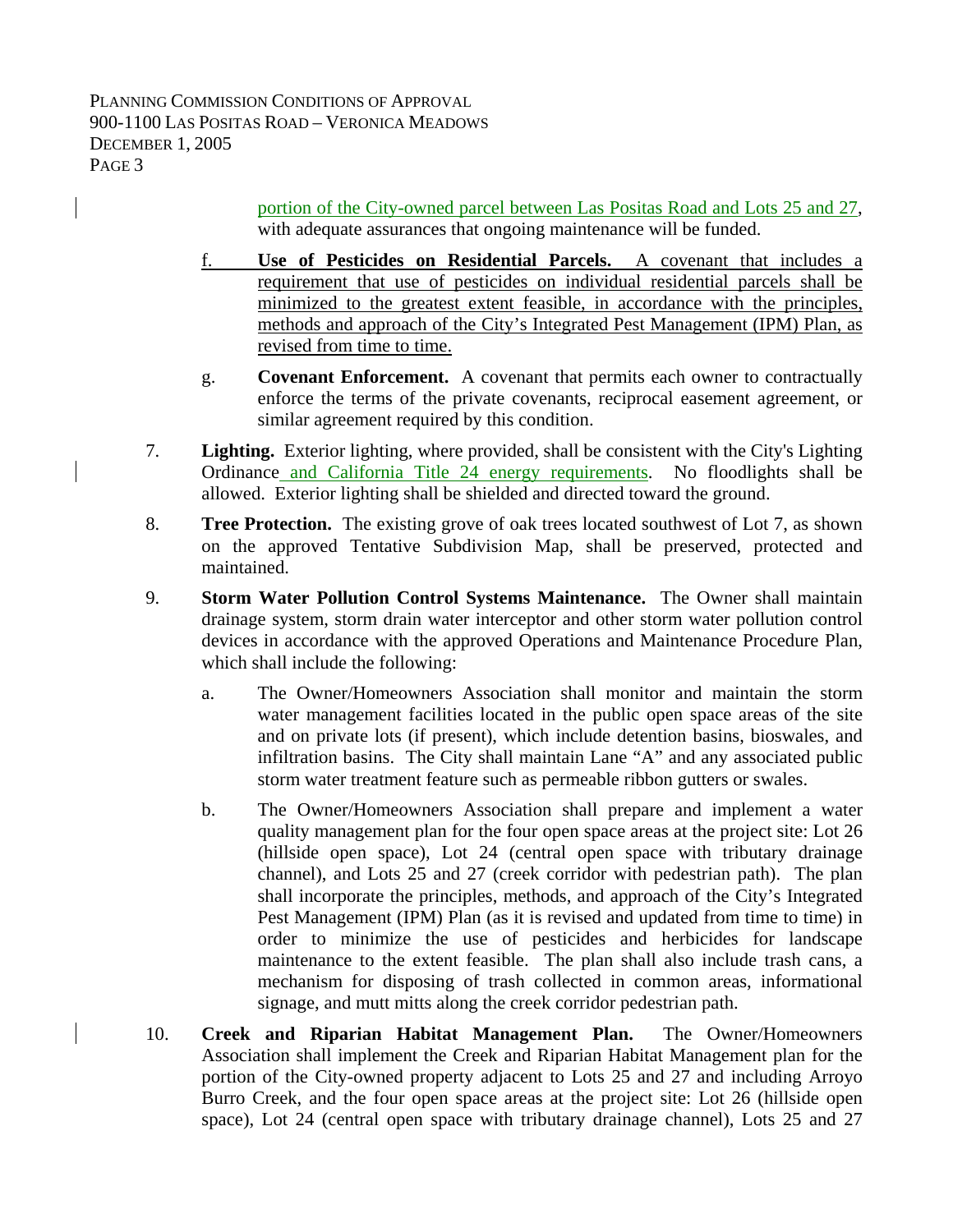(creek corridor with pedestrian path). The plan shall incorporate applicable elements of the Creek and Riparian Habitat Management Plan, principles, methods, and approach of the City's Integrated Pest Management (IPM) Plan (as it is revised and updated in the future) in order to minimize the use of pesticides and herbicides for landscape maintenance to the extent feasible. The plan shall include measures to monitor and remove the amount and extent of non-native invasive plants; maintain the riparian plantings in good health; contingency plans for replacement planting; and a prohibition of irrigation systems or the use of herbicides or fertilizer within the drip line of any oak tree. It shall also include measures to monitor and manage public access to prevent adverse impacts to riparian and aquatic habitats in the creek from public uses.

For the first ten years following the commencement of construction on the site, the Owner/Homeowners Association shall submit to the Creeks and Planning Divisions annual reports documenting the maintenance and monitoring activities, demonstrating compliance with applicable state and federal permits, and restoration performance criteria. (BIO-7d)

- 11. **Creek Bank Liability Limitation.** The Owner understands and is advised that the project site, including the bridge and public and private property downstream, may be subject to hazards from creek bed and bank erosion and assumes liability for such hazards. The Owner unconditionally waives any present, future, and unforeseen claims of liability on the part of the City arising from the aforementioned or other natural hazards and relating to this permit approval, as a condition of this approval. Further, the Owner agrees to indemnify and hold harmless the City and its employees for any alleged or proven acts or omissions and related cost of defense, related to the City's approval of this permit and arising from the aforementioned or other natural hazards whether such claims should be stated by the Owner's successor-in-interest or third parties.
- 12. **Geotechnical Liability Limitation.** The Owner understands and is advised that the site may be subject to extraordinary hazards from landslides and soil erosion, retreat, settlement, or subsidence and assumes liability for such hazards. The Owner unconditionally waives any present, future, and unforeseen claims of liability on the part of the City arising from the aforementioned or other natural hazards relating to this permit approval, as a condition of this approval. Further, the Owner agrees to indemnify and hold harmless the City and its employees for any alleged or proven acts or omissions and related cost of defense, related to the City's approval of this permit and arising from the aforementioned or other natural hazards whether such claims should be stated by the Owner's successor-in-interest or third parties.
- 13. **Fire Safety Program**. The Fire Safety Program for the development shall be updated as necessary to keep residents informed about: 1) the High Fire Hazard Area Landscape Guidelines; 2) the Santa Barbara County Red Flag Alert Plan; 3) alternative routes for evacuation, and; 4) other measures to prevent or reduce wildland fire hazards.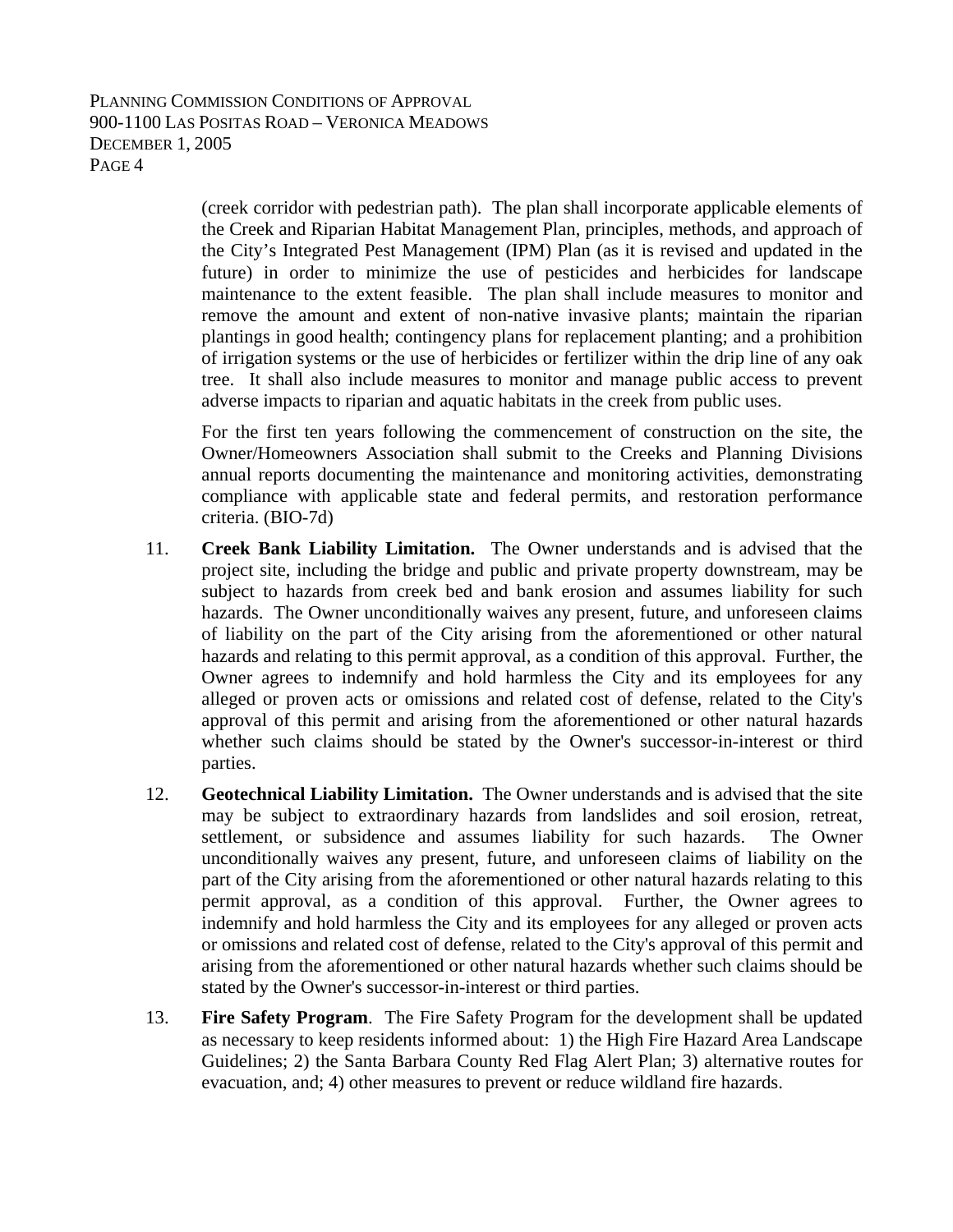- **C. Further Technical Analysis Required.** The Owner understands and is advised that approval of the project is based on the submitted conceptual plans. This approval does not guarantee that each and every project element will be approved for construction as proposed. Further technical analysis of the project site regarding hazards from landslides and soil erosion, retreat, settlement, or subsidence during the plan review process may require alterations to the final project design
- **D. California Department of Fish and Game Fees Required.** Pursuant to Section 21089(b) of the California Public Resources Code and Section 711.4 et. seq. of the California Fish and Game Code, Owner shall remit a Department of Fish and Game environmental review fee in the amount of \$850. The fee shall be delivered to the Planning Division immediately upon project approval in the form of a check payable to the California Department of Fish and Game. Without the appropriate fee, the Notice of Determination (which the City is required to file within five days of project approval) cannot be filed and the project approval is not operative, vested or final.
- **E. Design Review.** The following are subject to the review and approval of the Architectural Board of Review (ABR) or, as specified in the individual condition, the Historic Landmarks Commission (HLC):
	- 1. **Tree Removal and Replacement.** All trees removed, except fruit trees and street trees approved for removal without replacement by the Parks and Recreation Department, shall be replaced on a one-for-one basis with a minimum 15 gallon-size tree of an appropriate species or like species, unless a different ratio or size is indicated in a more specific condition or is determined to be more appropriate by the Project Biologist.
	- 2. **Tree Protection Measures.** The landscape and grading plans shall include the following tree protection measures:
		- a. **Fencing.** Prior to grading, temporary protective fencing (at least 4 feet high) shall be installed three feet (3') outside the dripline of all trees to be preserved within 25 feet of development activities.
		- b. **Landscaping Under Trees.** Landscaping under the trees that is compatible with the preservation of the tree(s).
		- c. **Grading Plan Notes.** Notes on the plans that specify the following:
			- (1) No irrigation piping systems shall be installed under the driplines of trees.
			- (2) No mechanized grading shall occur under any tree dripline except as indicated on the preliminary drainage and grading plan for construction of the road(s). Grading within the dripline during construction of this area shall be minimized and shall be done with light (one ton or less) rubber-tired equipment or by hand. If use of larger equipment is necessary within the dripline, it shall only be operated under the supervision and direction of a qualified Arborist.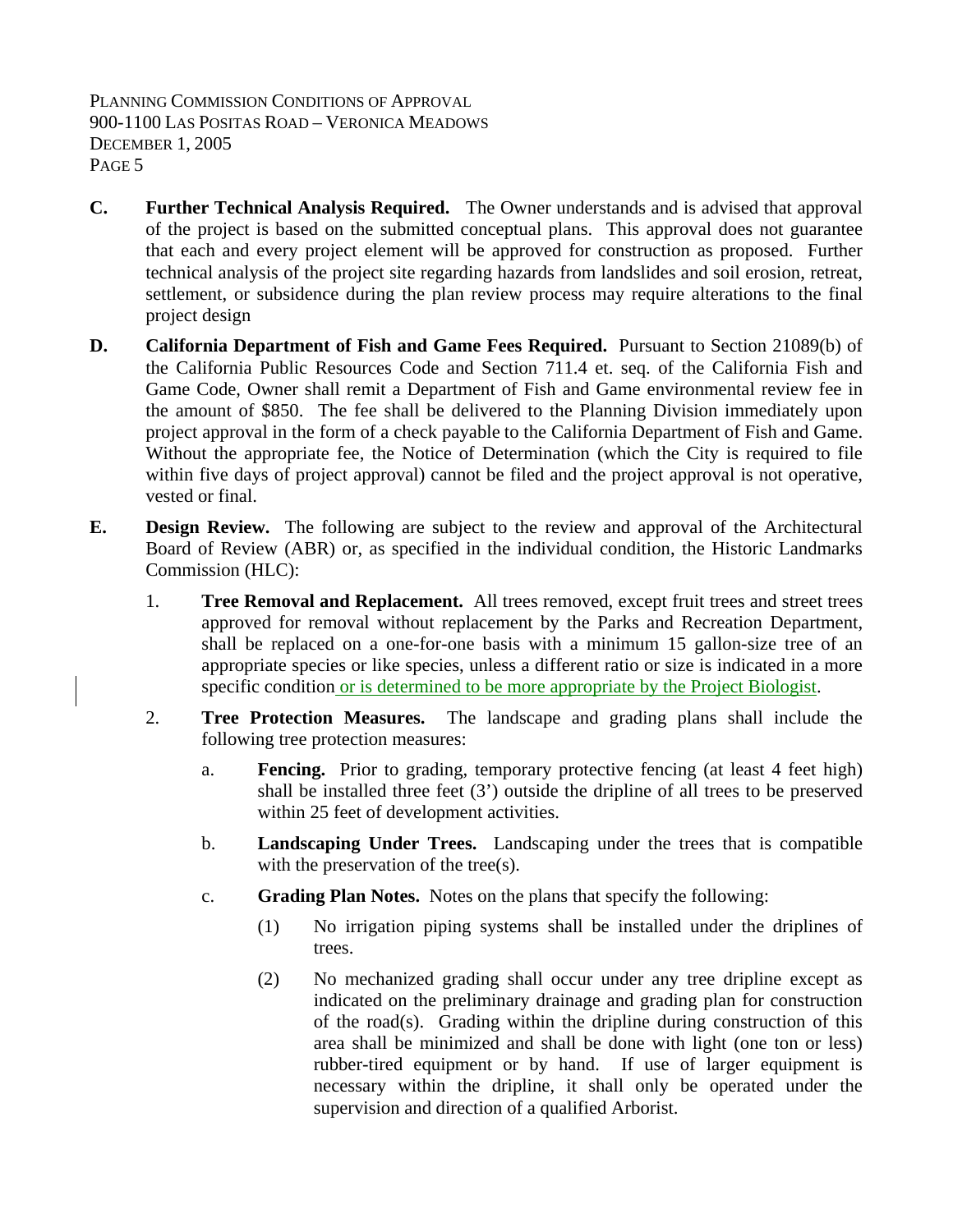- (3) A qualified Arborist shall be present during any excavation adjacent to or beneath the dripline of trees that are required to be protected.
- (4) All excavation within the dripline of the trees shall be done with hand tools.
- (5) Any roots encountered shall be cleanly cut and sealed with a tree-seal compound.
- (6) Any thinning or root pruning and trimming shall be done under the direction of a qualified Arborist.
- (7) No heavy equipment, soil, rocks, or construction material shall be stored or placed within five feet (5') of the dripline of any tree, except where approved by a qualified arborist, and after protective fencing has been installed. (BIO-2)
- (8) **Oak Tree Protection Measures.** The following provisions shall apply to oak trees on site:
	- (a) Oak trees not indicated for removal on the site plan shall be preserved protected, and maintained.
	- (b) Oak trees greater than four inches (4") in diameter at four feet (4') above grade removed as a result of the project shall be replaced at a ten to one (10:1) ratio at the project site. The replacement trees shall range in size from one gallon to 15-gallon trees, as determined to be appropriate by the project biologist, from South Coastal Santa Barbara County Stock, preferably from the lower Arroyo Burro Creek watershed. Planting locations shall be appropriate for oak trees, as determined by the arborist and biologist, and included in the comprehensive habitat restoration plan. The number of oak trees to be removed shall be confirmed on the final plans. (BIO-2)
	- (c) Oak seedlings and saplings less than four inches (4") at four feet (4') above the ground that are removed during construction shall be transplanted where feasible. If transplantation is not feasible, replacement trees shall be planted at a minimum one to one (1:1) ratio. Replacement trees shall be a minimum of one (1) gallon size derived from South Coastal Santa Barbara County stock, preferably from the lower Arroyo Burro Creek watershed.
- 3. **Trash Storage Provision.** A trash storage area with equal areas for recycling and trash containers shall be provided on the Real Property for each residential unit, delineated on the plans, and screened from view from surrounding properties and the street.
- 4. **Permeable Paving.** Permeable paving systems shall be used for private driveways to allow driveway runoff to percolate into the ground.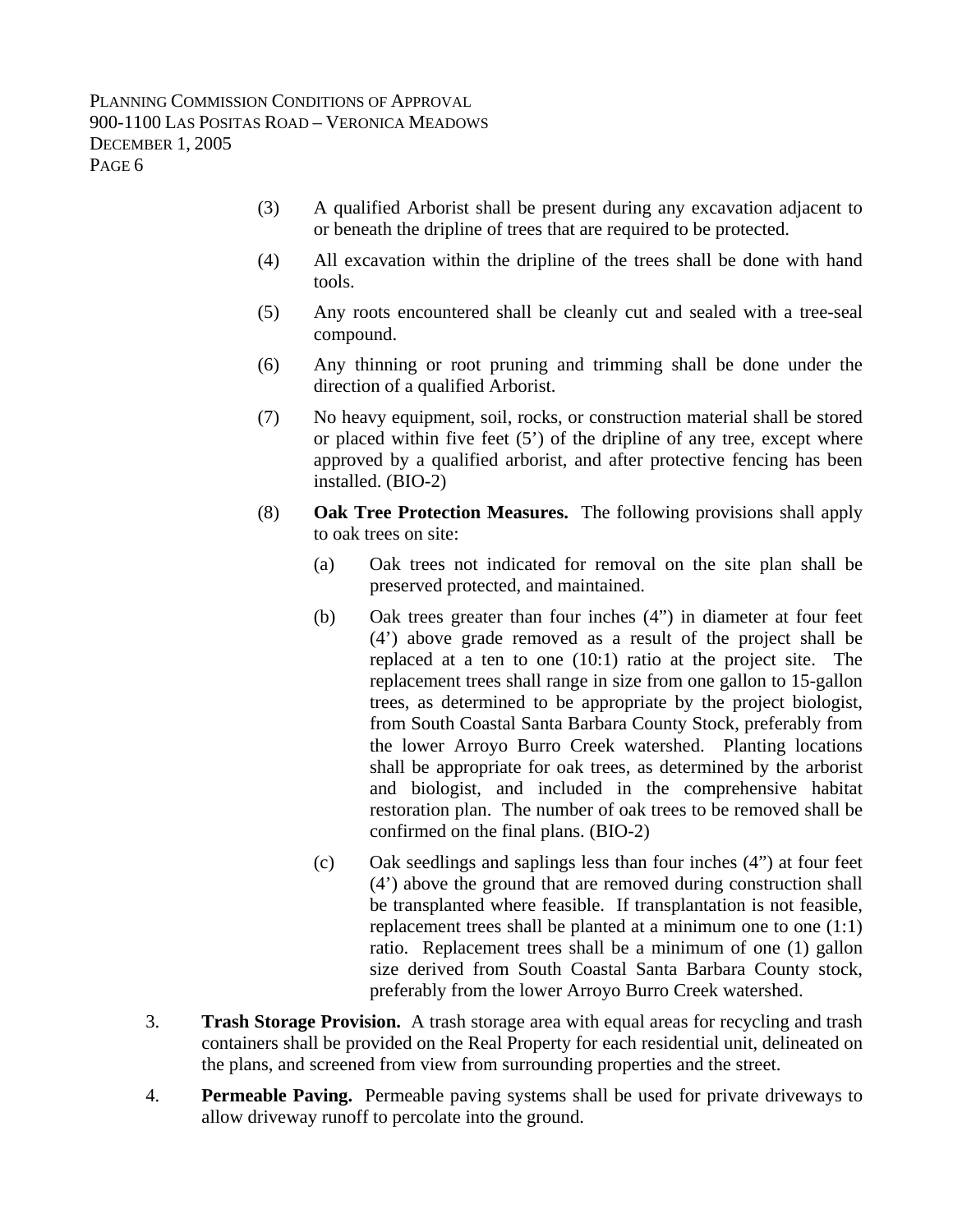- 5. **No Structures on 30% or Greater Slopes.** The site plan shall be modified to locate structures associated with Lots 5, 6, and 7 away from any area with 30% or greater slopes. The setback distance shall be proposed based on pre-design geotechnical studies performed by the applicant, and shall be subject to review and approval by the Building and Safety Division during review of project plans. (G-6)
- 6. **Design to Minimize Residential Impacts on Riparian Areas.** The following measures shall be implemented to reduce impacts of residential development on riparian resources in the creek:
	- a. **Low Output Lighting Required.** The lowest output lighting permissible on all roadways and common areas of the development shall be used. All street and common lighting shall be shielded so that stray light effects are minimized, and to avoid direct illumination of the riparian corridor, except as needed for public safety. Decorative lights shall not be directed into trees within the riparian restoration area. Lights are not allowed within 50 feet of the top of creek bank.
	- b. **Location of Pedestrian and Bicycle Paths.** The pedestrian and bicycle paths in the creek open space corridor shall be sited to provide views and an aesthetic enjoyment of the creek environment. However, the alignment of the paths shall not substantially interfere with the primary objective of providing wildlife habitat and native plant cover along the creek corridor. The pedestrian path shall also include interpretative signs informing the public of the sensitive resources in the creek, and asking the public to refrain from entering the creek channel, or letting pets enter the channel. The final design for the creek open space shall also include a consideration of low-profile fencing to prevent access to the top of the creek bank or in sensitive habitat areas. The paths shall be accessible in accordance with the California Building Code as adopted and amended by the City.
	- c. **Gazebo Location.** The proposed gazebo to be located along the pedestrian path shall be situated as far as possible from the creek (a minimum of 50 feet from the top of creek bank as shown on the approved plans), and the location shall be selected to minimize impacts to riparian resources. (Bio-7a-c.)
- 7. **Incorporation of Existing Oak Trees.** The remnant oak trees in the center of the project site near Lot 7 shall be retained and incorporated into the project. Interpretive signage shall be placed near the trees along a path. The signage shall include a photograph of the buildings that were once located nearby, showing the activity on the site associated with the water company. All of the interpretive signage shall be metal within a wood frame, subject to review and approval by the HLC, and the text will be prepared by a qualified historic preservation professional. (CR-2)
- 8. **Gazebo Design/Construction.** A gazebo structure shall be constructed near the proposed pedestrian trail along the creek corridor. It shall be constructed to match the design, scale, and material of the original building that was associated with the water company. The gazebo structure shall contain a display of the history of Veronica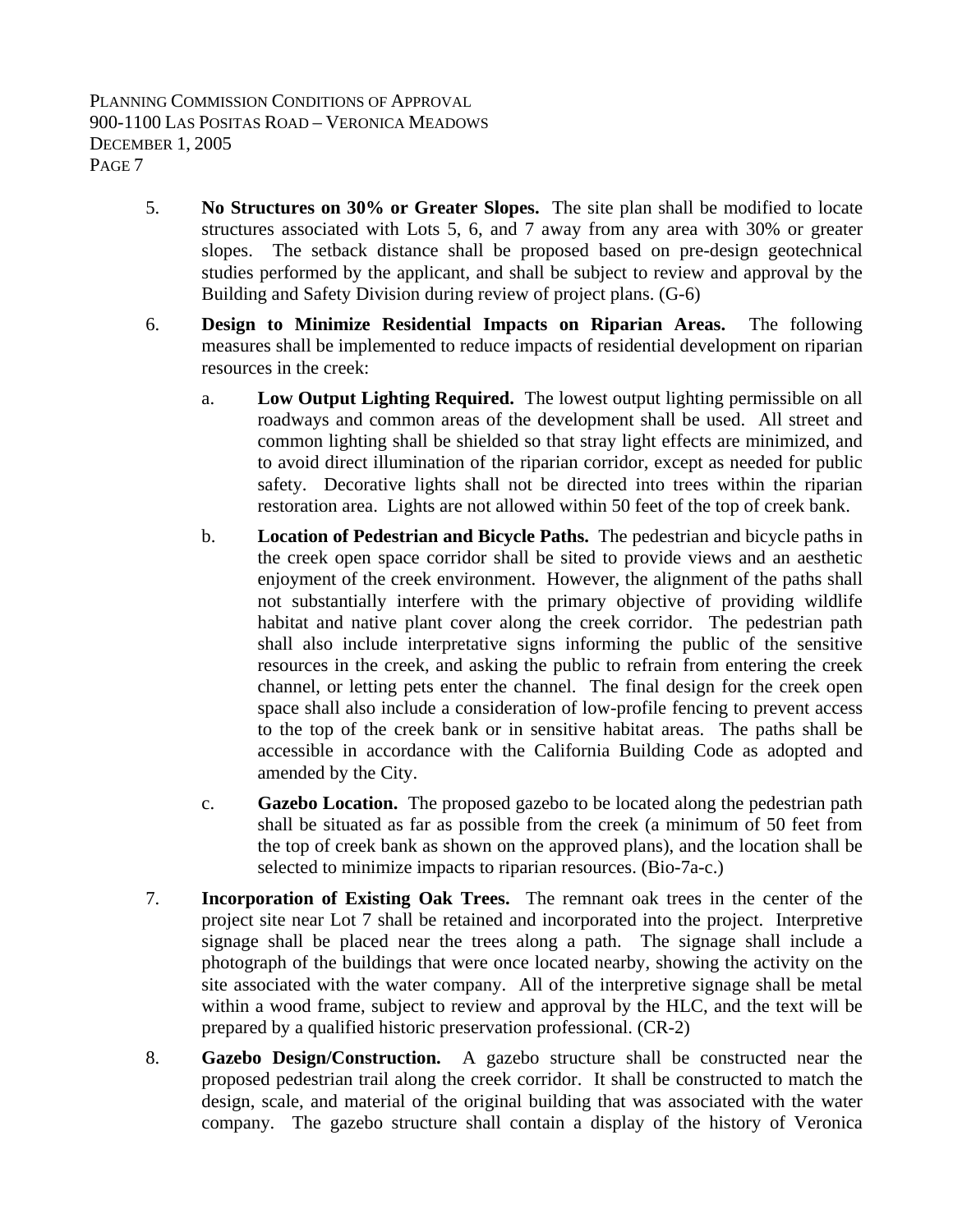Springs, including photographs and advertising brochures from the water bottling plant in town and the Veronica Springs site itself. If artifacts are found through archaeological monitoring, those artifacts should be suitably displayed in the building. The gazebo design shall be reviewed and approved by the HLC. The proposed gazebo shall be situated as far as possible from the creek (a minimum of 50 feet from the top of bank as shown on the approved plans) and the location shall be selected to minimize impacts to riparian resources. The gazebo shall be accessible as per Title 24, Part 2, Volume 1, Chapter 11B of the California Code of Regulations. (CR-3)

- 9. **Interpretive Signage Along Public Path.** Interpretative signs shall be placed along the public path along the creek corridor that describe the entry road to Veronica Springs and other historical elements on the site. The signs shall be reviewed and approved by the HLC, and shall comply with the California Building Code as adopted and amended by the City. (CR-4)
- 10. **All Structures Subject to Review and Approval by ABR.** The Owner shall submit final architectural plans and color/material boards for all structures, except the gazebo, to the Architectural Board of Review (ABR) for review and approval. All structures shall be designed to meet High Fire Hazard Area Construction requirements. The color and texture scheme shall be designed to minimize visual contrast with the surrounding landscape. (VS-1)
- 11. **Landscape Plan Requirements.** The landscape plan, addressing all areas outside of the Creek and Riparian Habitat Management Plan area, shall meet all requirements for planting in a High Fire Hazard Area, and shall be reviewed and approved by the Fire Department. New trees shall be planted a minimum of 15 feet from any structure, and shall meet plant spacing guidelines around structures for each zone. The landscape plan shall not include any species on the California Exotic Pest Plant Council invasive plant species list. (IS-Haz-2)

Special attention shall be paid to the appropriateness of the existing and proposed plant material, and to the sloped areas. All existing succulent plants that add weight to the steep slopes and/or contribute to erosion shall be removed in a manner that does not disturb the root system and replaced with appropriate plant material in a manner that does not increase the rate of erosion.

- 12. **Neighborhood Compatibility with Alan Road.** The final architectural plans for residences at Lots 1 and 2 shall be designed to minimize the contrast of height and mass between the proposed two-story homes and the adjacent one-story homes along Alan Road. (VS-2)
- 13. **Exterior Lighting.** To prevent nighttime glare, any exterior lighting installed on the private property shall be of low intensity, low glare design, and be hooded to direct light downward and prevent spill over onto adjacent parcels and the riparian corridor. All light fixtures shall be shielded so that neither the lamp nor the related reflective interior surface is visible from any of the observation points identified in the Veronica Meadows Specific Plan Final EIR. All light poles, fixtures, and hoods shall be dark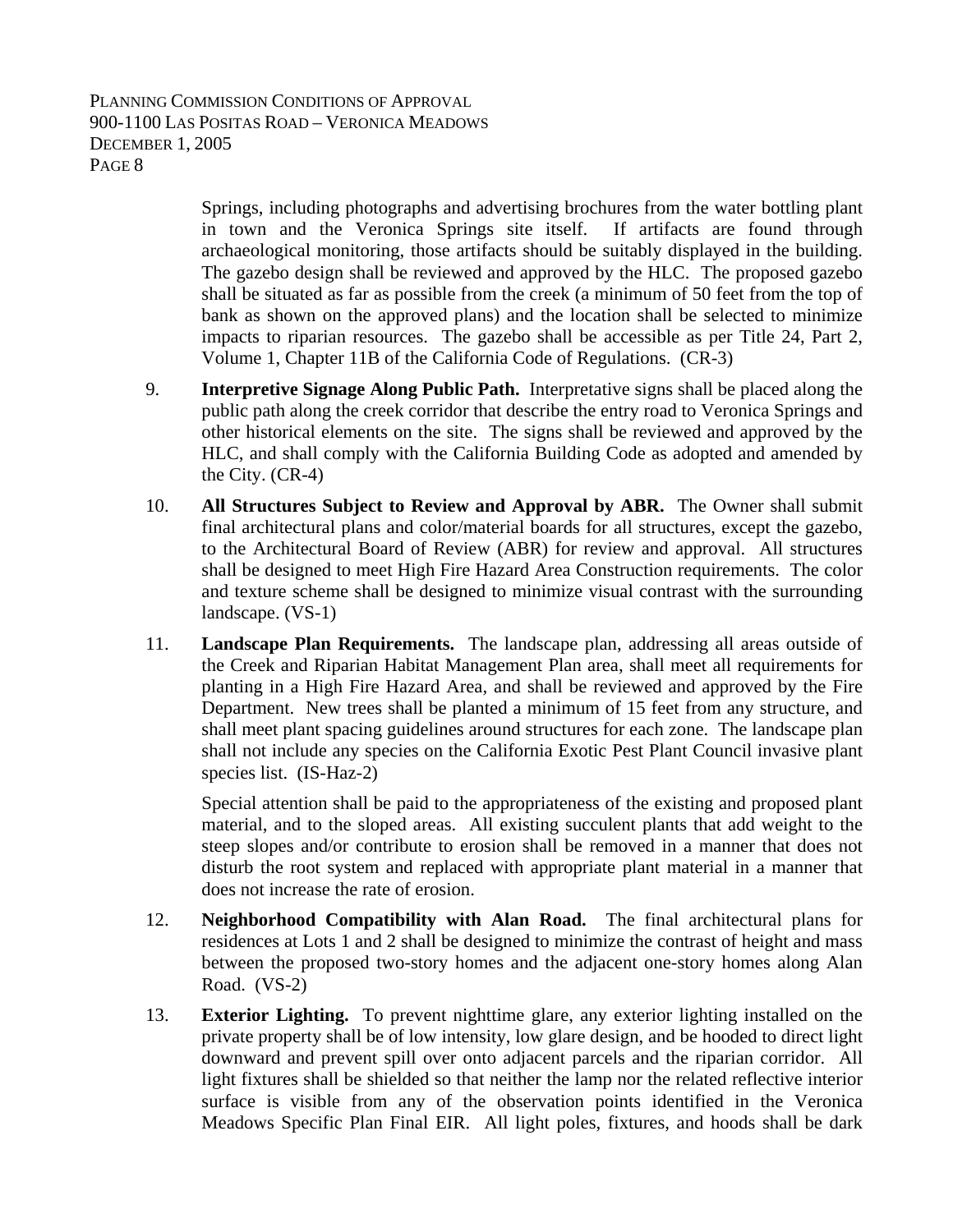colored (non-reflective). Security lighting shall be shielded so as not to create glare when viewed from the observation points. The light poles and fixtures shall not be obtrusive to travelers along Las Positas Road, the Alan Road neighborhood, or the public open space areas. (VS-3)

- 14. **Grading Provisions.** The grades of individual lots and roads shall blend with the natural topography of the site, minimize site grading, and balance on-site earthwork to the maximum extent feasible. (IS-Geo-1)
- **F. Final Map Submittal.** Prior to Final Map approval, the Owner shall submit to the Public Works Department, a Final Map prepared by a licensed land surveyor or registered Civil Engineer. The Final Map shall conform to the requirements of the City Survey Control Ordinance.
- **G. Public Works Submittal Prior to Final Map Approval.** The Owner shall submit the following or evidence of completion of the following to the Public Works Department prior to the approval of the Final Map, and prior to the issuance of a Building permit or Public Works permit for the project:
	- 1. **Street Improvement Plans.** The Owner shall submit C-1 public improvement plans for construction of new public street (Lane A) on the subject property designed in accordance with the standards provided in the Subdivision Design and Improvement Standards and as approved by the City Engineer. Public Works C-1 Improvement Plans shall be submitted directly to the Public Works Department separately from Building Permit plans. As determined by the Public Works Department, the improvements shall include permeable (or concrete, if permeable materials cannot meet accessibility requirements or maintenance is cost-prohibitive) sidewalk, driveway aprons modified to meeting accessibility requirements, curbs, gutters, access ramp(s), asphalt concrete, concrete pavement on aggregate base, underground service utilities, public water and public sewer mains, public storm drain system in addition to curb drain outlets, reclaimed water main, slot/trench drains at back of driveway approaches, drop inlet(s), detention, erosion protection, etc., supply and install residential standard street light(s) and underground wiring with style determined by Public Works and ABR, preserve and/or reset survey monuments, supply and install directional/regulatory traffic control signs, provide storm drain stenciling, construct on-site pollution prevention interceptor device(s), on-site biofilter/swale, and provide adequate positive drainage from site. The C-1 public improvement/building plans shall be prepared by a registered civil engineer or licensed architect and reviewed and signed by the City Engineer.
	- 2. **Private Road/Driveway Improvements**. The proposed private driveway "A" shall be constructed to the standards provided in the Subdivision Design and Improvement Standards and as approved by the Public Works Director and City Engineer.
	- 3. **Arroyo Burro Creek Bridge Design Modification.** The bridge shall either span the creek from bank to bank, or shall consist of a bottomless culvert. Use of rip rap or concrete to stabilize the bridge abutments shall not be permitted. Bridge abutments shall be placed a minimum of 10 feet from the top of creek bank. (BIO-8)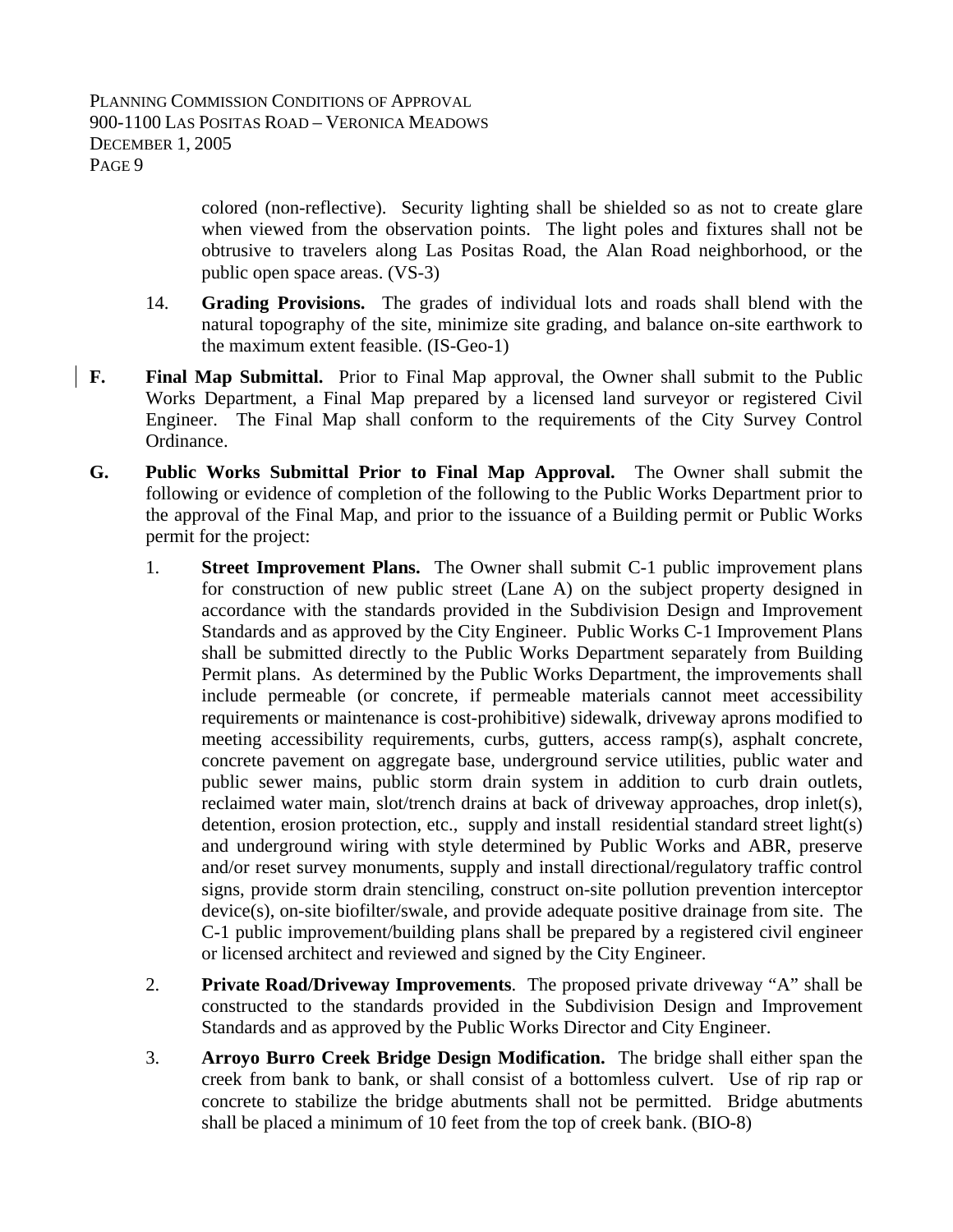- 4. **Development and New Street Names.** The name of the new development and streets within the development shall be reviewed by HLC for recommendation to City Council, for acceptance of proposed dedications and names, as depicted on the Final Map at the time of approval and recordation of the Final Map. The new names shall reflect the history of the Veronica Springs site (e.g., Veronica Springs, Veronica Meadows, Kimball Road, Hawley Heights, Clifton Way, and Thomas Road). (CR-5)
- 5. **Las Positas Road/Project Entrance Design Requirements.** The proposed intersection at Las Positas Road and project site entrance (Lane "A") shall consist of a stop-controlled intersection that meets all applicable Caltrans standards, including turn lane lengths, roadway widths and curb-return radii. Caltrans has indicated that a public road intersection with a southbound right-turn lane and northbound left-turn lane on Las Positas Road will be required at the intersection. Widening of Las Positas Road may be required to provide adequate width for the turn lanes. The Owner shall acquire all necessary Caltrans approval, including an encroachment permit, for the intersection prior to approval of the Final Map. The final design of the intersection improvements will be determined as part of the Caltrans encroachment permit process. (TR-2)

The proposed intersection at Las Positas Road and the project site entrance (Lane "A") shall include pruning or otherwise modifying trees and other vegetation on the west side of Las Positas Road, within the public right of way, between the access connection and the Stone Creek Condominium complex access connection to create sight distances that meet Caltrans standards. (TR-3)

The entrance to the project site (Lane "A") from Las Positas Road shall be modified to permit adequate clearance for incoming trucks and vehicles queued on the outbound approach at the intersection waiting to exit the site. The modifications shall meet Caltrans standards. (TR-4)

If relinquishment of State Route 225 to the City of Santa Barbara is completed prior to issuance of Public Works permit(s) the last Certificate of Occupancy for the project, the Owner shall install a signal-controlled intersection instead of a stop-controlled intersection, and intersection design shall be modified as necessary to accommodate said traffic signal.

6. **Traffic Impact Mitigation.** The Owner shall provide the City with a fair share contribution (refer to project Final EIR for calculation method) to fund capacity or operational improvements by the City or Caltrans at the Cliff Drive/Las Positas Road intersection, where the project would have a significant contribution to cumulative impacts. The estimated fair share contribution for this project is \$88,850.

This estimate may be revised by the City at the time fees are collected based on new construction estimates and using traffic information in the Final EIR, but will not exceed a total contribution of \$88,850. The fees shall be collected, accounted for and expended in accordance with the provisions of the Mitigation Fee Act (Government Code section 66000 et seq.). The fee is due and payable before the first dwelling in the project receives its final inspection or is issued a certificate of occupancy, whichever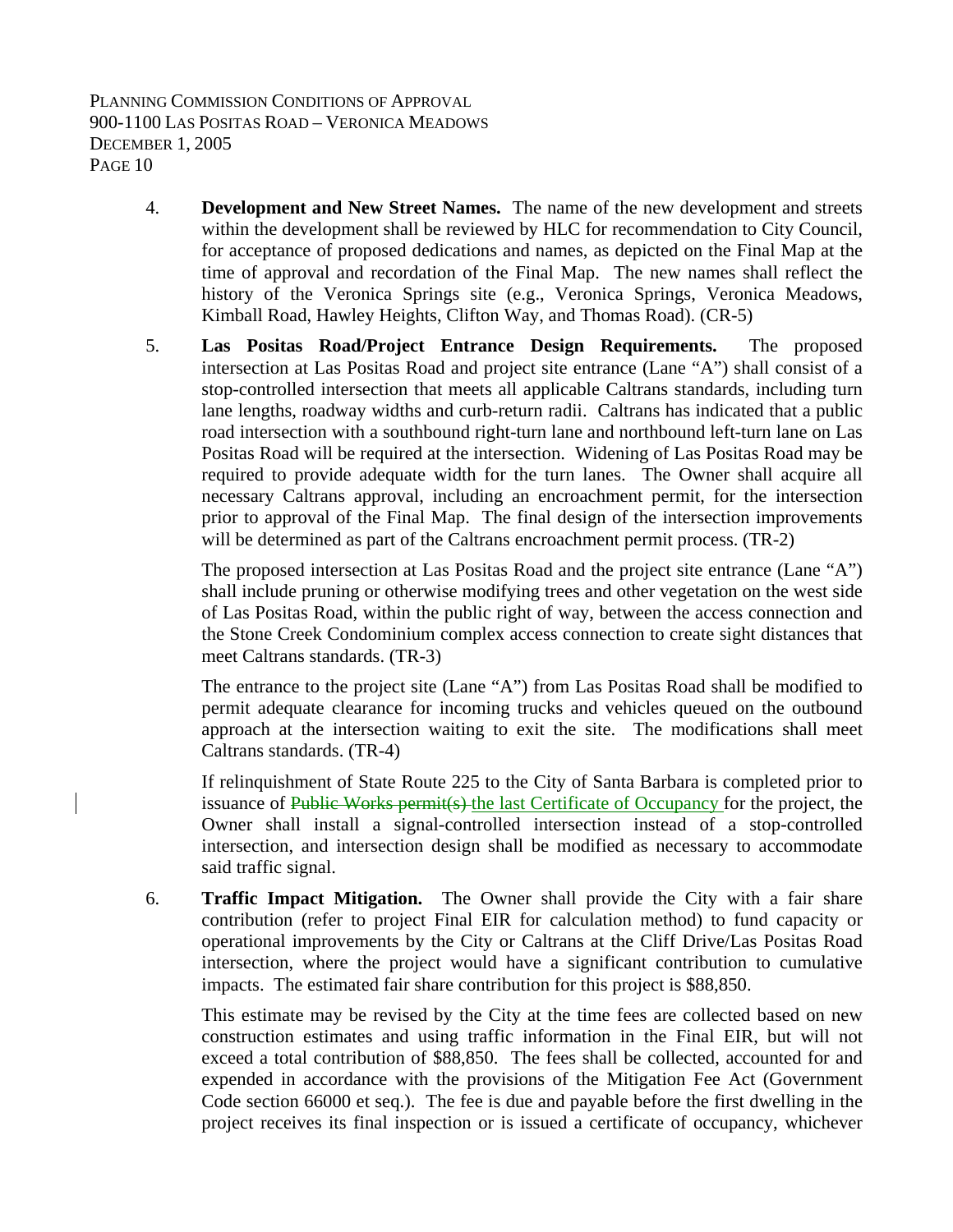occurs first. If the Owner has not paid the fee prior to the issuance of a building permit for any portion of the project, Owner shall execute a contract with the City in accordance with the provisions of Government Code section 66007. (TR-6)

- 7. **Structural Engineer's Analysis.** All recommendations shall be incorporated into the site construction plans.
- 8. **Dedication(s).** Owner shall dedicate or make an irrevocable offer of dedication of, as shown on Final Map:
	- a. A thirty-eight foot (38') wide easement for all street purposes, including underground utilities along the proposed public roadway.
	- b. A twenty-three foot (23') wide easement for water main, sewer main, storm drain system, reclaimed water system and other utility purposes located under proposed private driveway "A," as shown on approved Tentative Map.
	- c. A twenty-three foot (23') wide Reciprocal Access Easement for vehicles, pedestrians, and bicyclists through Lots 3-6 (proposed private driveway "A"), for the benefit of Lots 3-6, as shown on approved Tentative Map.
	- d. A ten foot (10') wide non-motorized Access Easement for public use located along the approved course of the pedestrian path.
	- e. A twenty-three foot (23') wide non-motorized Access Easement for public use located within proposed private driveway "A," as shown on approved Tentative Map, connecting to Alan Road.
- 9. **Water Rights Assignment.** Owner shall assign to the City of Santa Barbara the exclusive right to extract ground water from under the Real Property. Owner shall abandon any existing wells and related facilities on the Real Property. Said assignment and abandonment shall be documented in a written agreement subject to the review and approval of the City Attorney and the City Public Works Director. Said agreement shall be recorded in the Office of the County Recorder
- 10. **Encroachment Permits.** Any encroachment permits from other jurisdictions (State, Flood Control, County, etc.) required for the construction of improvements (including any required appurtenances) shall be submitted to the Public Works Department.
- 11. **Removal or Relocation of Public Facilities.** Removal or relocation of any public utilities, structures, or trees for the construction of the project must be performed by the Owner or by the person or entity having ownership or control thereof at no expense to the City.
- 12. **Public Improvement Agreement [Subdivision]**. Owner shall submit an Agreement for Land Development Improvements and associated securities**.**
- 13. **Maintenance Agreement Required.** Owner shall submit an executed and recorded Agreement for Maintenance of the proposed private road or driveway in a form approved by the Public Works Director and City Attorney, as required in Condition B.6.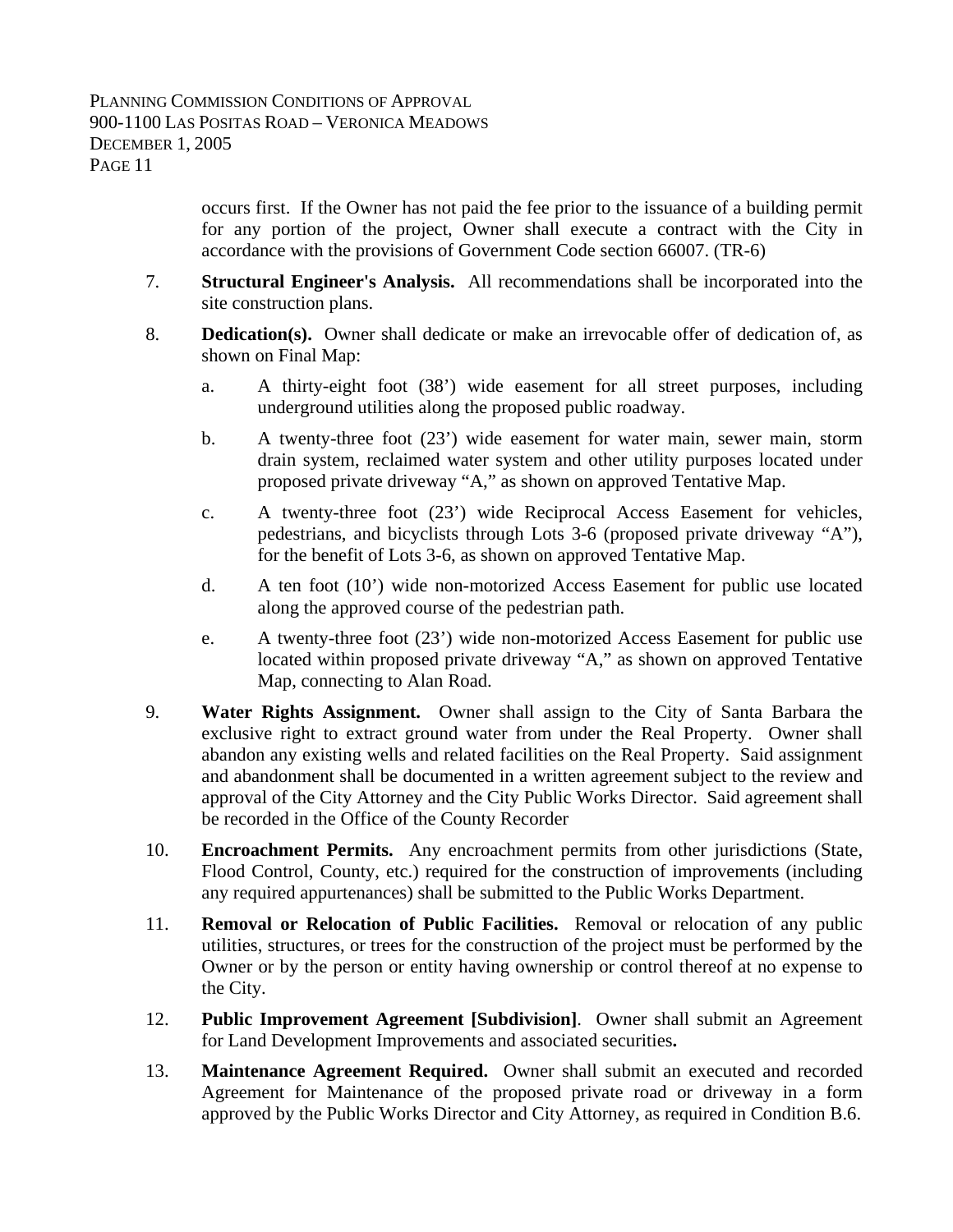- 14. **Storm Drain Operation and Maintenance Plan Required.** The Owner shall submit an executed and recorded Operations and Maintenance Procedure Plan (describing replacement schedules for pollution absorbing filters, etc.) for the operation and use of the storm drain surface pollutant interceptor approved by the Land Development Engineer, as required in Condition B.9.
- **H. Submittal Prior to Final Map Approval.** The Owner shall submit the Arroyo Burro Creek Restoration Plan, the Veronica Springs riparian Habitat Enhancement Plan, and the Creek and Riparian Habitat Management Plan to 35% detail to the Community Development Department, Parks and Recreation Department (Creeks Division), Public Works Department, and Fire Department for review and approval prior to Final Map approval. These plans shall be subject to an independent review by a City-selected environmental engineering firm with experience in creek restoration and said independent review shall be paid for by the Owner.
- **I. Required Prior to Building Permit Issuance.** The Owner shall complete the following prior to the issuance of any Public Works, grading, or building permits:
	- 1. **Mitigation Monitoring and Reporting Requirement.** The Owner shall comply with the Mitigation Monitoring and Reporting Program included in the Environmental Impact Report for the project. The Owner shall submit the following to the City's Environmental Analyst:
		- a. A list of the project's mitigation measures.
		- b. An indication of the frequency of the monitoring of these mitigation measures.
		- c. A schedule of the monitoring of the mitigation measures.
		- d. A list of reporting procedures.
		- e. A list of the mitigation monitors to be hired.
	- 2. **Project Environmental Coordinator Required.** A qualified representative for the Owner, approved by the City Planning Division, shall be designated as the Project Environmental Coordinator (PEC). The PEC shall be responsible for assuring full compliance with the provisions of the mitigation monitoring and reporting program to the City. The PEC shall have authority over all other monitors/specialists, the contractor, and all construction personnel for those actions that relate to the items listed in this program.
	- 3. **Contractor and Subcontractor Notification.** All contractors and subcontractors shall be notified in writing of site rules, restrictions, and Conditions of Approval.
	- 4. **Drainage System Modifications.** The drainage system shall be modified to provide at least four or more drain outlets to the creek to reduce the magnitude of the discharge at each location compared to the proposed drainage outlets with engineered dissipaters to avoid erosion of creek banks. The new outlets shall be equally distributed along Arroyo Burro Creek to the extent feasible. In addition, the proposed drainage system shall be modified to provide infiltration areas that are distributed along the stream terraces of Arroyo Burro Creek in such a manner as to facilitate infiltration through the banks to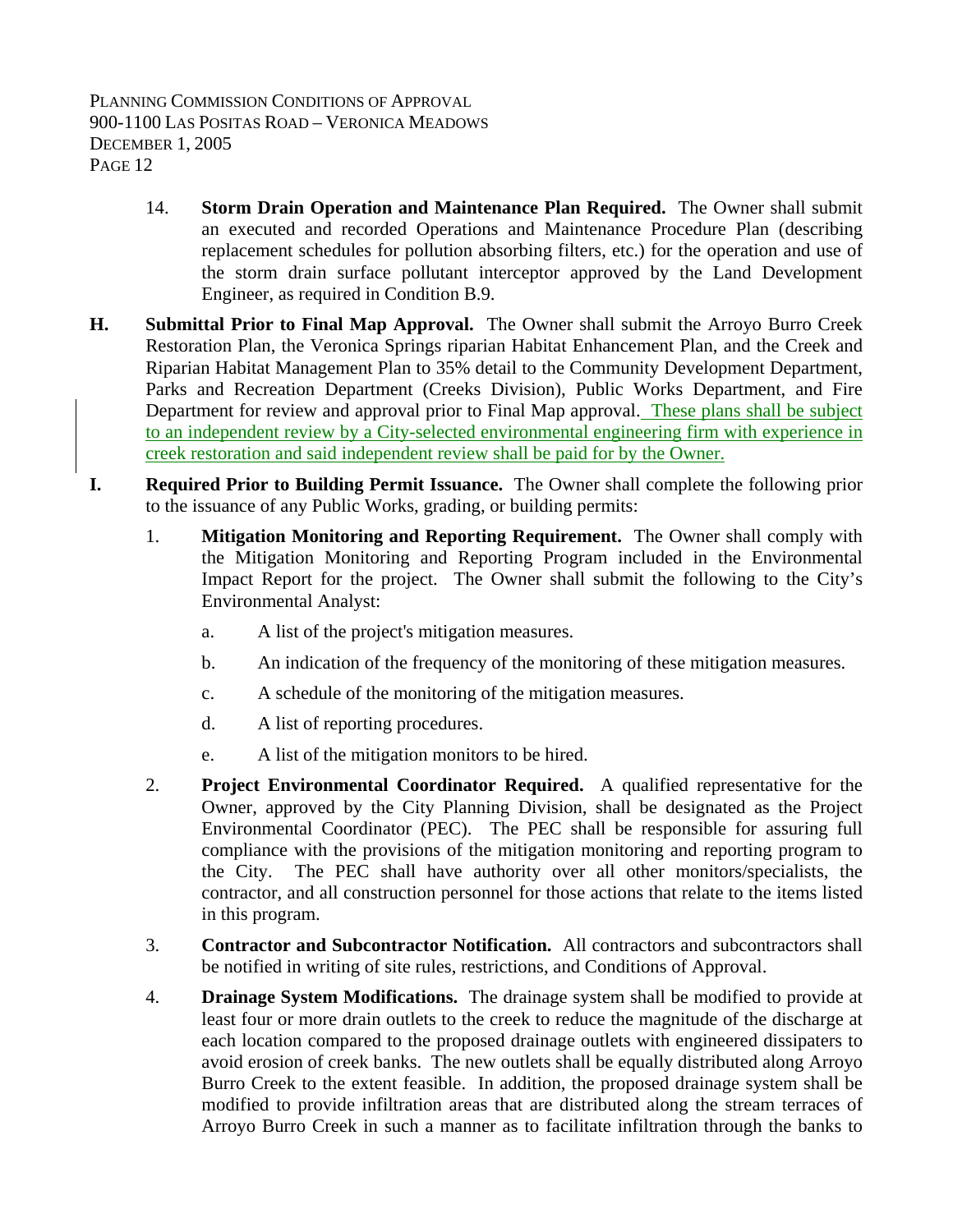support riparian vegetation and contribute to base flows. A preliminary design of the drainage system shall be reviewed and approved by the Community Development Department before completing final design for submittal to the Building Division. Examples of design elements to be considered under this mitigation are presented as the Alternative Drainage and Stormwater Treatment Plan. (W-1)

5. **Arroyo Burro Creek Restoration and Stabilization Plan.** The applicant shall prepare detailed plans on the methods to remove giant reed and other exotics from the banks of Arroyo Burro Creek as part of the proposed creek corridor restoration effort, as well as for the stabilization of all creek banks. The location of the creek restoration and stabilization efforts includes both sides of the creek channel from the edge of pavement of Las Positas Road to the east, to the edge of pavement of the private and public roads within the development to the west. The linear reach of creek restoration shall extend between the northern and southern boundaries of APN 047-010-016. The plan shall include creek restoration measures consistent with the plans entitled Arroyo Burro Restoration Project Grading Plan, Restoration Plan, and Revegetation Plan, prepared by SH&G Engineering, and dated November 2, 2005. Examples of existing structures to be removed within the creek channel include: rock rip rap, pipe and wire revetment, and old pipelines. The plans shall include analyses and calculations that demonstrate how the removal and replacement of the undesirable plants and structures can be accomplished without destabilizing the creek banks and increasing bank erosion. The plans for both exotic removal and bank repair shall include considerations of hydraulic and geomorphologic factors along the creek, such as flow velocities, sediment carrying capacity, bank failure modes, and shear stress factors. They shall describe and show bank stabilization methods and materials, as well as any anticipated long-term weeding and bank maintenance. The plans for bank repair shall evaluate whether maintaining the existing vegetation on the eroded banks would be more stable than the proposed filling of the eroded areas. Only bio-technical bank stabilization shall be used in these efforts – that is, methods and materials that are based on using plants for long-term bank protection. The plans for bank repair shall also include an evaluation of the need to stabilize the base of the creek banks, where the original bank failure occurred, in order to achieve long-term stabilization. The plans shall demonstrate appropriate bank stabilization techniques with hard methods limited to the toe of the creek banks. All creek bank stabilization associated with the project shall not reduce channel capacity or create new flood hazards. (W-2)

The comprehensive habitat restoration and stabilization plan shall include the following elements (among others):

- a. Precise restoration objectives for each habitat type and location.
- b. Detailed schedule of tasks and milestones for site preparation, planting, and maintenance.
- c. Plans that show grading and soil preparation and any areas that will require slope stabilization or temporary erosion control.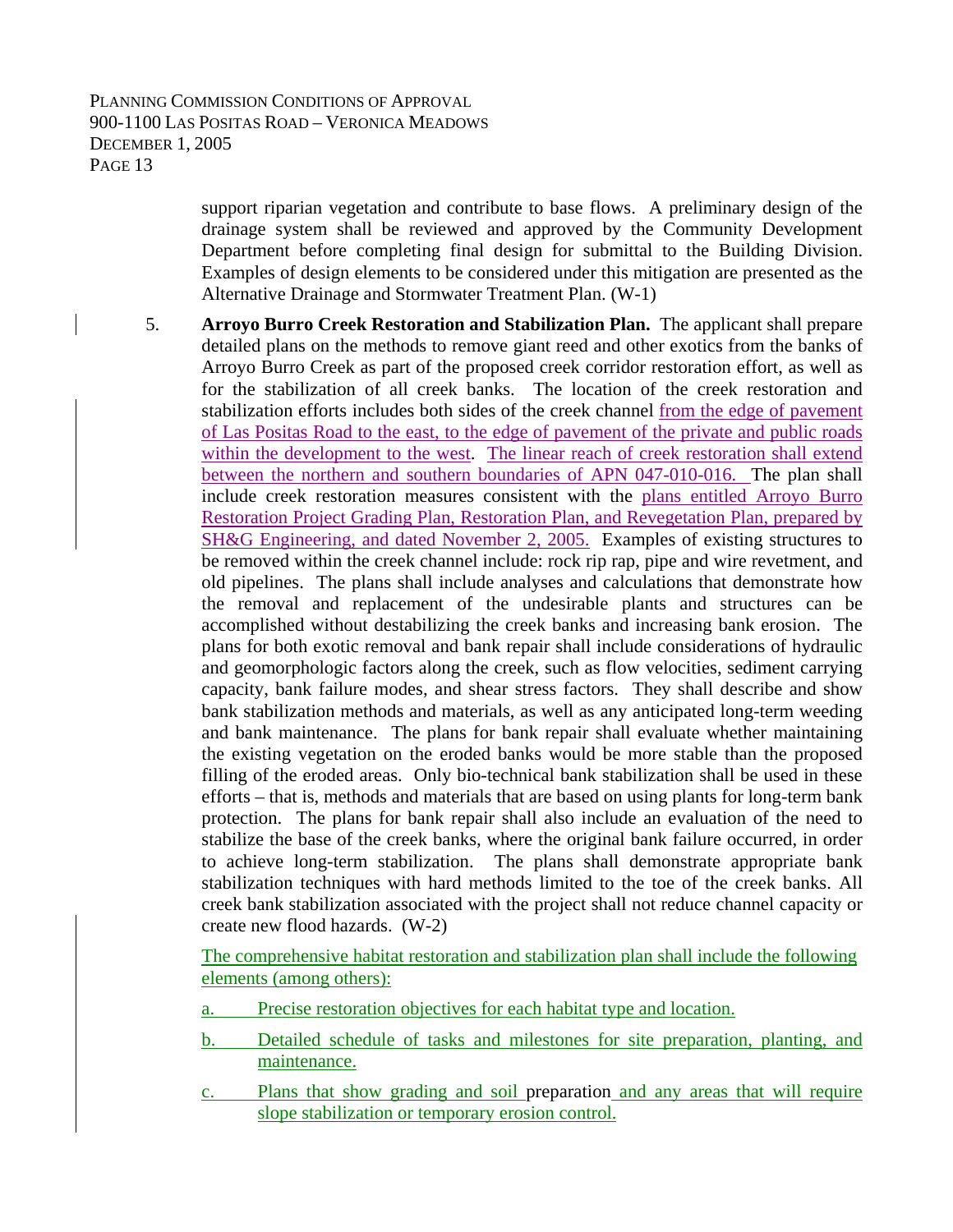- d. Description of specific habitat types to be restored, including species list and relative abundance in each habitat type, as well as planting densities and propagation methodologies.
- e. Plans that show the boundaries of each habitat type to be restored, with precise acreages and plant densities.
- f. Description of source of plant materials, with a commitment to use plant material from the South Coast region, and preferably from the Las Positas Valley.
- g. Performance criteria that include survivorship, percent native plant cover, percent noxious weed cover, and percent naturalized species cover.
- h. Plans and explanations that show how the non-native landscaping at the project site associated with the individual lots will interface with the native plant restoration in the upland and riparian open space areas.
- i. A description of a watering approach to ensure successful plant establishment and long-term productivity, including methods to provide supplemental water.
- j. A description of the weed management approach, emphasizing site preparation and watering methods that do not encourage weed growth and use of herbicides that is consistent with the City's adopted Integrated Pest Management (IPM) plan.
- k. A long-term rodent management plan that avoids or greatly reduces the use of pesticides or poisons.
- l. Plans and a description of the how the habitat restoration plans will incorporate fire hazard requirements for defensible space near structures and fire-safe vegetation, while still achieving habitat restoration goals.
- m. Plans and a description of how to establish and maintain riparian habitats in the creek corridor open space with ongoing public use along the pedestrian path.
- n. Plans and calculations for any proposed bank stabilization shall include an evaluation of hydraulic and geomorphologic factors along the creek, such as flow velocities, sediment carrying capacity, bank failure modes, and shear stress factors as described above.
- o. These plans shall be subject to an independent review by a City-selected environmental engineering firm with experience in creek restoration and said independent review shall be paid for by the Owner.
- 6. **Veronica Springs Riparian Habitat Enhancement Plan.** The Owner shall submit plans for enhancing the Veronica Springs tributary to Arroyo Burro Creek in Lot 24, consistent with plans submitted by SH&G Engineering, dated November 2, 2005. The comprehensive habitat restoration and stabilization plan shall include the following elements (among others):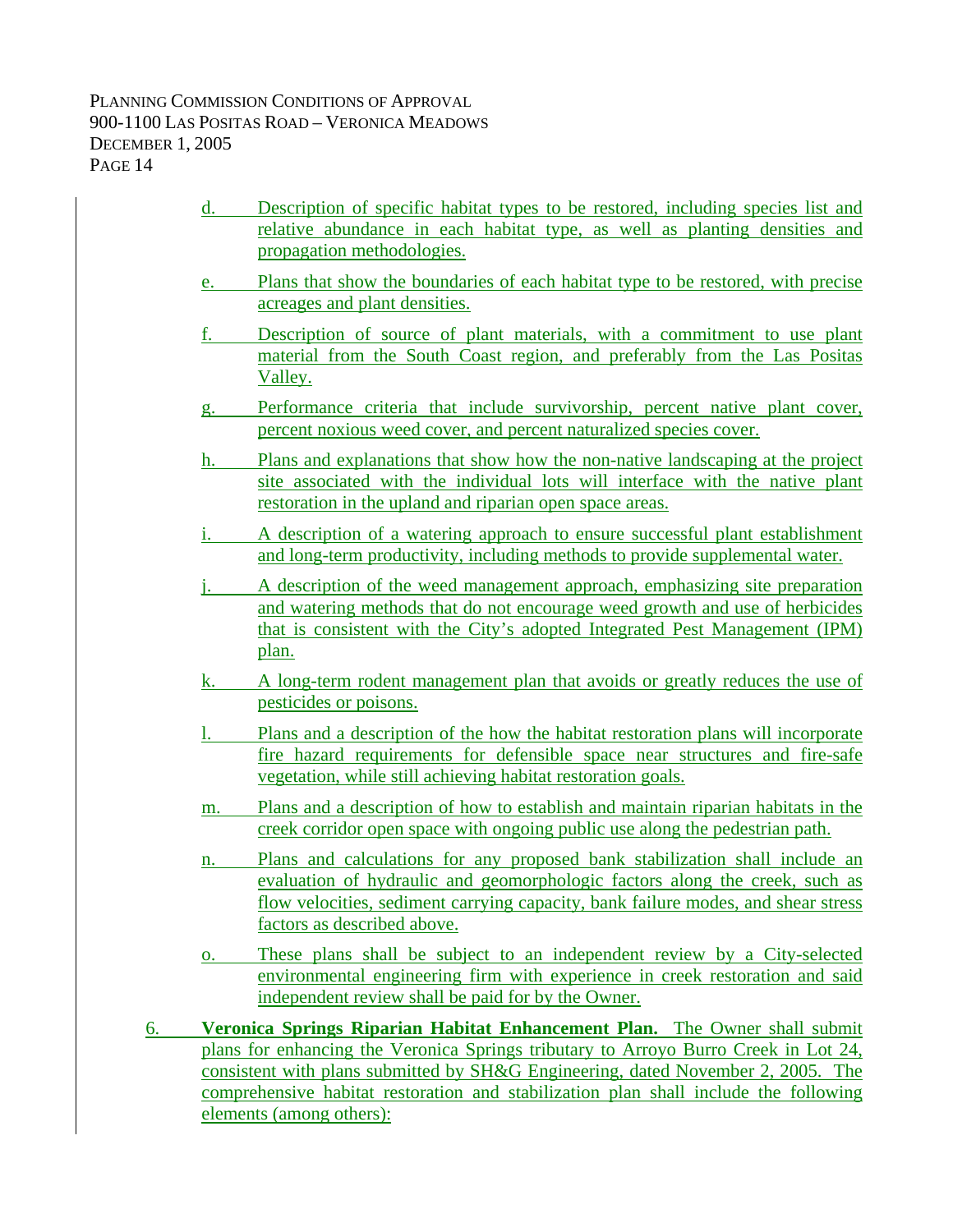- a. Precise restoration objectives for each habitat type and location. b. Detailed schedule of tasks and milestones for site preparation, planting, and maintenance. c. Plans that show grading and soil preparation and any areas that will require slope stabilization or temporary erosion control. d. Description of specific habitat types to be restored, including species list and relative abundance in each habitat type, as well as planting densities and propagation methodologies. e. Plans that show the boundaries of each habitat type to be restored, with precise acreages and plant densities. f. Description of source of plant materials, with a commitment to use plant material from the South Coast region, and preferably from the Las Positas Valley. g. Performance criteria that include survivorship, percent native plant cover, percent noxious weed cover, and percent naturalized species cover. h. Plans and explanations that show how the non-native landscaping at the project site associated with the individual lots will interface with the native plant restoration in the upland and riparian open space areas. i. A description of a watering approach to ensure successful plant establishment and long-term productivity, including methods to provide supplemental water. j. A description of the weed management approach, emphasizing site preparation and watering methods that do not encourage weed growth and use of herbicides that is consistent with the City's adopted Integrated Pest Management (IPM) plan. k. A long-term rodent management plan that avoids or greatly reduces the use of
	- pesticides or poisons. l. Plans and a description of the how the habitat restoration plans will incorporate fire hazard requirements for defensible space near structures and fire-safe
	- m. These plans shall be subject to an independent review by a City-selected environmental engineering firm with experience in creek restoration and said independent review shall be paid for by the Owner.
- 6. **Storm Water Pollution Prevention Plan (SWPPP).** The following measures shall be incorporated into the project SWPPP, which must meet state NPDES General Construction Permit requirements, and must be approved by the Building Division. The SWPPP shall incorporate all feasible Best Management Practices (BMPs) to reduce erosion from construction activities, to prevent sediment in stormwater discharges, and

vegetation, while still achieving habitat restoration goals.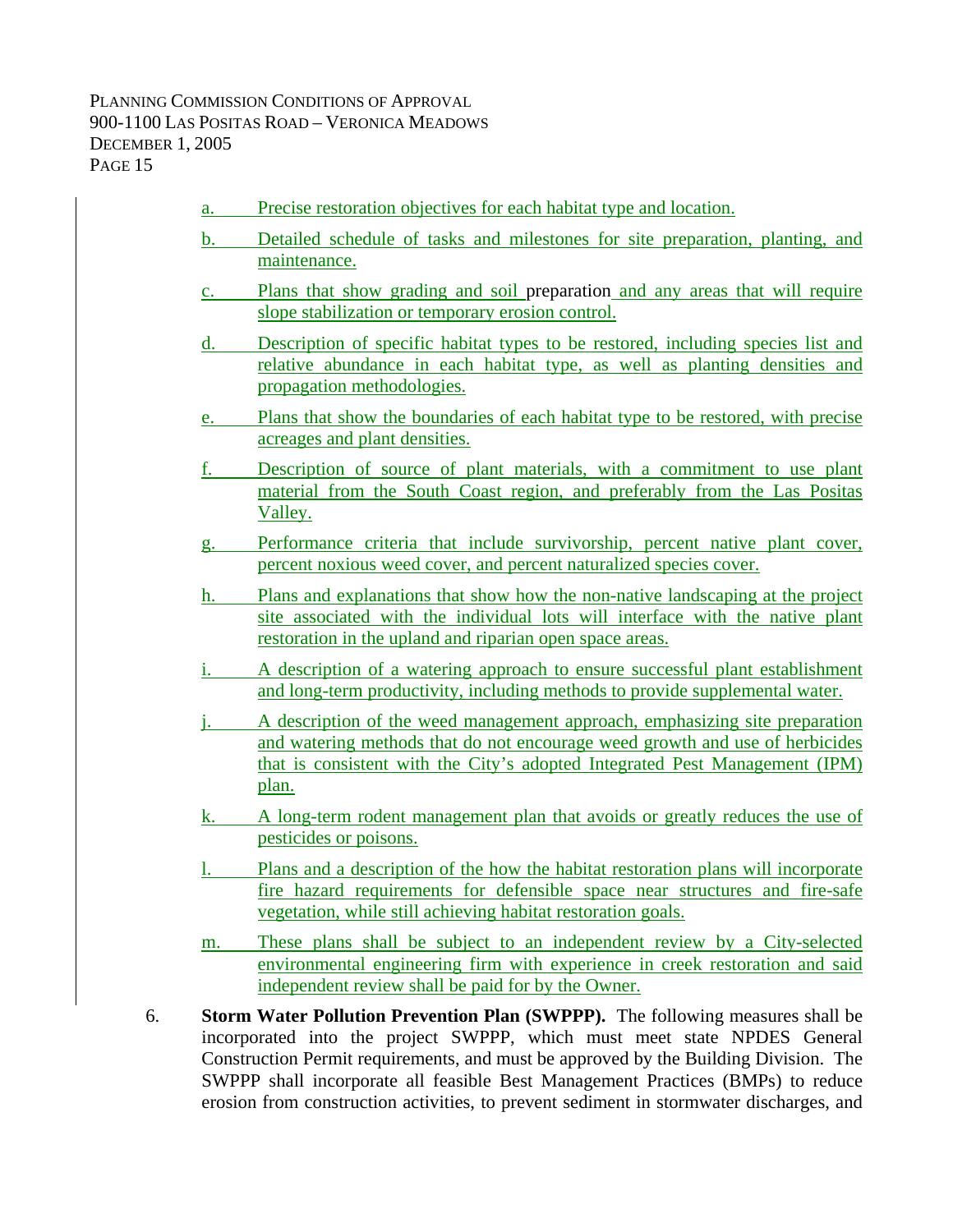to minimize non-stormwater pollutants at the project site to the maximum extent possible.

- a. The following earthwork activities shall be restricted to the period of April 1 to November 1 in order to avoid work during the rainy season: grading and earthwork for slope stabilization, mass grading, site grading for roads and building pads, trenching for utilities, and creek bank stabilization. Clearing and grubbing the site for earthwork shall also be restricted to the same time period.
- b. Construction of the bridge across Arroyo Burro Creek shall be restricted to the period from July 1 to November 1 when runoff is low.
- c. A dewatering and flow by-pass plan for construction of the bridge over Arroyo Burro Creek shall be submitted to the Building and Safety Division and Creeks Division for review and approval.
- d. The following construction activities involving minor earthwork and grading may occur at any time; however, if such work is to be conducted during the period between November 1 and April 1, the Owner shall prepare specific erosion control and stormwater management plans to address storm water runoff during the work:
	- (1) construction of pedestrian path in the creek corridor;
	- (2) weeding, plant removal, and planting in the creek corridor as part of the habitat restoration effort; and placement of caissons.
- e. Temporary stockpiles at the project site shall be protected from erosion by the combined use of surface stabilization, upslope runoff diversions, temporary berms around the perimeter, perimeter interceptor ditches, and temporary downstream catchments, as necessary and appropriate. Stockpiles that are present during the winter season (November 1 to April 1) shall be protected from erosion due to direct precipitation or runoff by the use of surface stabilization (such as erosion control blankets or temporary seed cover).
- f. BMPs to prevent discharge of construction materials, contaminants, washings, concrete, fuels, and oils will include the following measures:
	- (1) Ensure that all construction vehicles and equipment that enter the construction and grading areas are properly maintained (off-site) to prevent leaks of fuel, oil and other vehicle fluids.
	- (2) Establish fuel and vehicle maintenance staging areas located away from all drainage courses, and design these areas to control runoff. Refuel only in bermed areas with impermeable surfaces at least 200 feet from the creek.
	- (3) Prepare a spill prevention/spill response plan for the project site that includes training, equipment and procedures to address spills from construction equipment, refueling operations, and stored fluids (if any).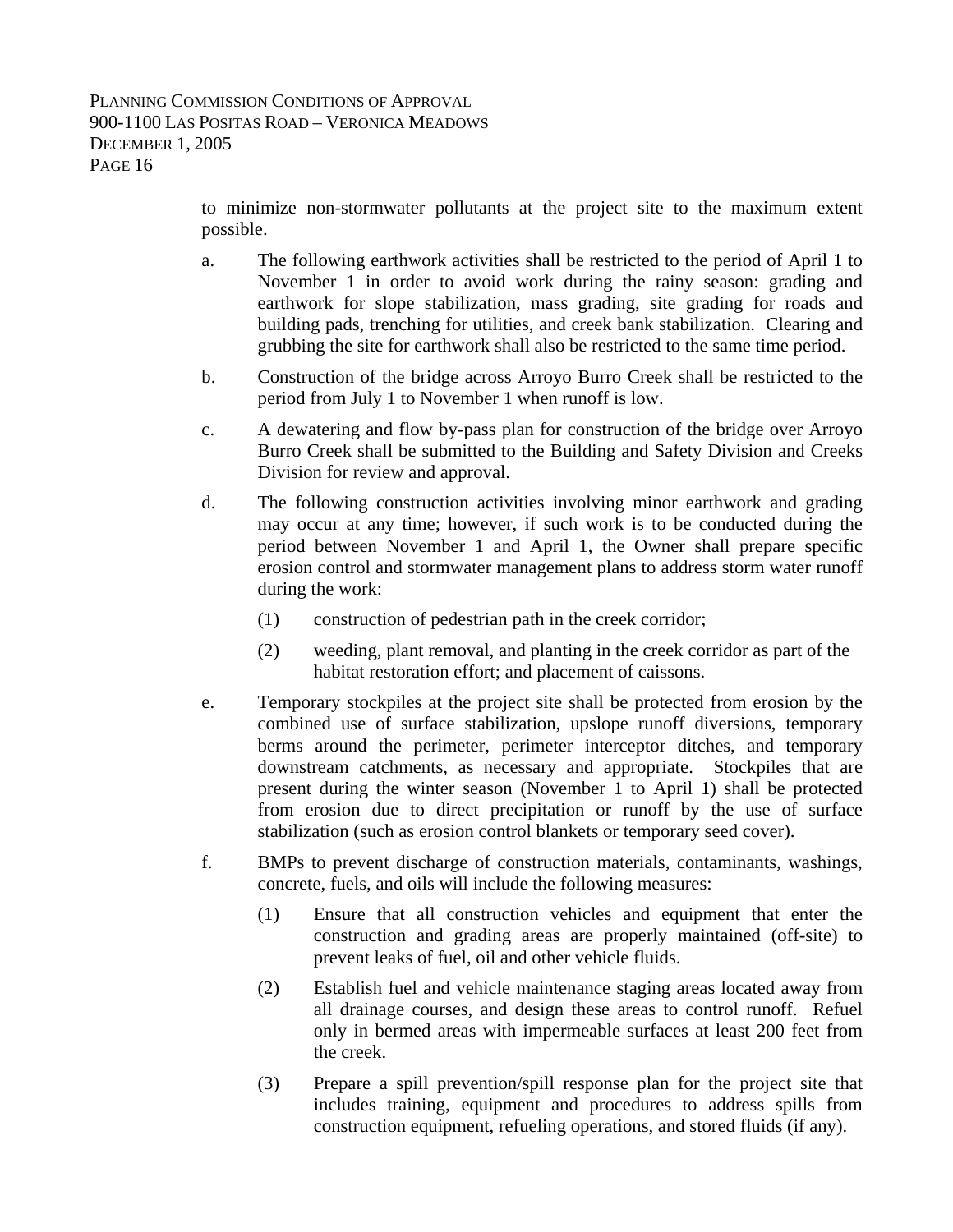- (4) Place all stored fuel, lubricants, paints and other construction liquids in secured and covered containers within a bermed or otherwise contained area at least 200 feet from the creek.
- (5) Maintain and wash equipment and machinery in confined areas specifically designed to control runoff. Thinners or solvents should not be discharged into sanitary or storm sewer systems. Washout from concrete trucks should be disposed of at a location not subject to runoff and more than 50 feet away from a storm drain, open ditch or surface water. (IS-W-2)
- (6) Remove all refuse and construction debris from the site as soon as possible.
- g. In order to reduce tracking of sediment from the construction site onto public roads, a stabilized construction entrance/exit shall be constructed and maintained at entrances to the site. Tracking control shall be achieved by either gravel or metal plates.
- h. During site clearing, grading, earth moving, excavation and transportation of fill materials, regular water sprinkling shall occur using reclaimed water whenever the Public Works Director determines that it is reasonably available. During clearing, grading, earth moving or excavation, sufficient quantities of water, through use of either water trucks or sprinkler systems, shall be applied to prevent dust from leaving the site. Each day, after construction activities cease, the entire area of disturbed soil shall be sufficiently moistened to create a crust.

Throughout construction, water trucks or sprinkler systems shall also be used to keep all areas of vehicle movement damp enough to prevent dust raised from leaving the site. At a minimum, this will include wetting down such areas in the late morning and after work is completed for the day. Increased watering frequency will be required whenever the wind speed exceeds 15 mph. (AQ-1.a and b)

- i. The contractor or builder shall designate a person or persons to monitor the dust control program and to order increased watering, as necessary, to prevent transport of dust offsite. Their duties shall include holiday and weekend periods when work may not be in progress. The name and telephone number of such persons shall be provided to the APCD prior to initiation of construction. All dust control requirements shall be shown on grading and building plans. (AQ-1)
- j. Trucks transporting fill material to and from the site shall be covered from the point of origin. (AQ-1.h)
- k. After clearing, grading, earth moving and/or excavation are completed, the entire area of disturbed soil shall be treated to prevent wind pickup of soil. This may be accomplished by:
	- (1) Seeding and watering until grass cover is grown;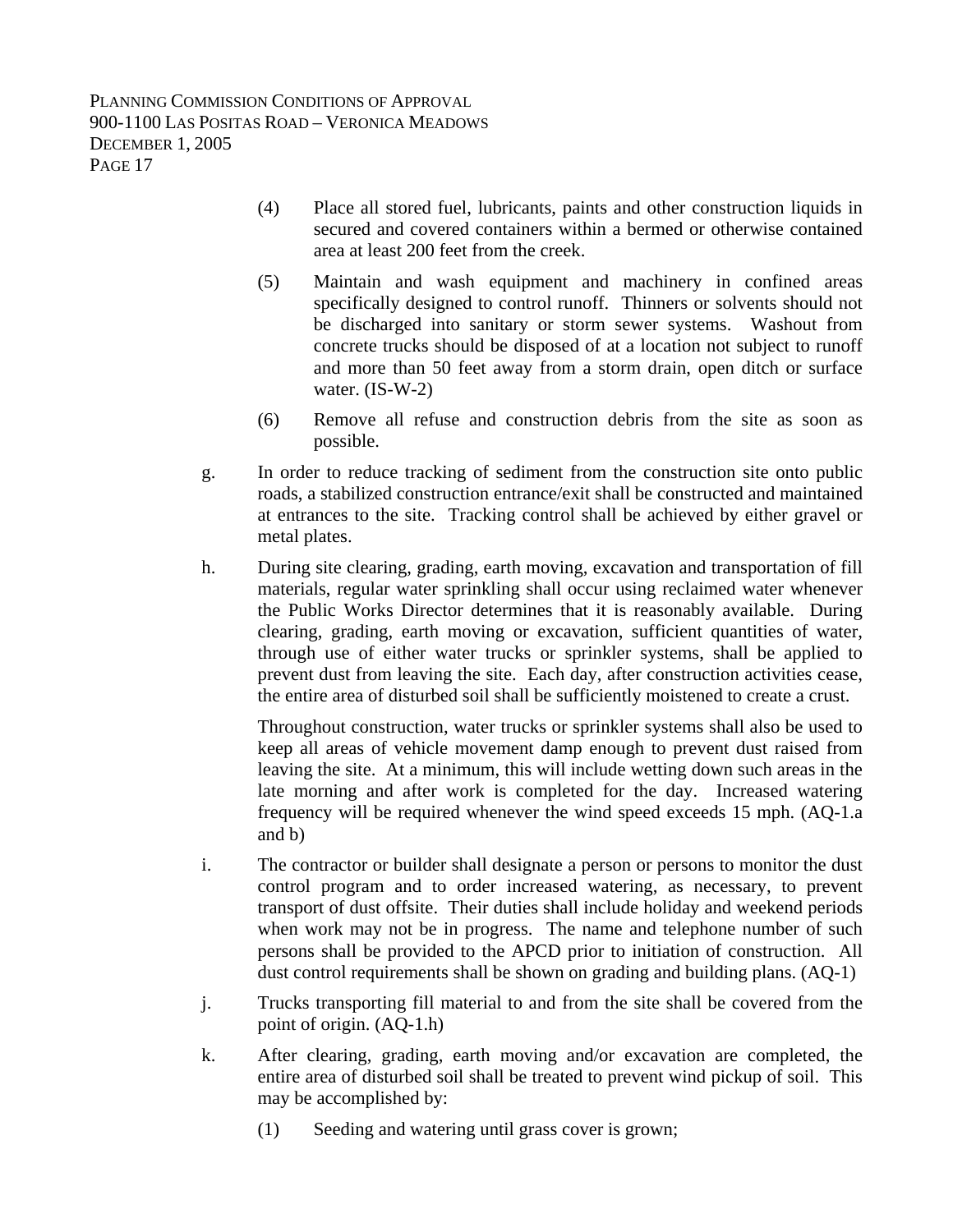- (2) Spreading soil binders or tackifiers;
- (3) Sufficiently wetting the area down to form a crust on the surface with repeated soakings as necessary to maintain the crust and prevent dust pickup by the wind; or
- (4) Other methods approved in advance by the Air Pollution Control District.

These stabilization agents shall be replenished throughout the dry season on an as needed basis to prevent dust emissions. (AQ-1.c and d)

l. An Erosion Control Plan shall be developed for construction activities to maintain all sediment on site and out of the drainage system. The plan shall conform to the most current version of the Building and Safety Division's "Erosion/Sedimentation Control Policy" and include, at a minimum, the following:

- (1) Minimize the area of bare soil exposed at one time (phased grading).
- (2) Install silt fence, sand bag, hay bale or silt devices where necessary around the project site to prevent offsite transport of sediment.
- (3) Bare soils shall be protected from erosion by applying heavy seeding, within five days of clearing or inactivity in construction.
- (4) Construction entrances should be stabilized immediately after grading and frequently maintained to prevent erosion and control dust.
- m. Two weeks prior to the beginning of the winter season (November 1) or prior to the first storm, whichever comes first, erosion control BMPs shall be installed at the site, as approved by the City Building and Safety Division on the Erosion/Sedimentation Control Plan in anticipation of rain events. (W-3)
- 7. **Storm Water Treatment System.** The proposed stormwater treatment system shall be expanded and modified as described below.
	- a. Runoff from the western off-site watershed shall be separated from the runoff from the project site. This runoff from this watershed shall be conveyed through the center of the site in an open earthen channel with small check dams to facilitate infiltration of low flows. The site grading plan for Lots 7-10 and 12-23 shall be modified to convey runoff from the lots towards the road into a separate storm water treatment system.
	- b. Storm water detention basins or bioswales shall be constructed to treat runoff from Lots 1-6 and the private driveway to these lots, as well as from Lot 11 and the bridge.
	- c. All storm water from developed areas of the site shall be treated in accordance with the City's requirements in the current SWMP, and supplemented as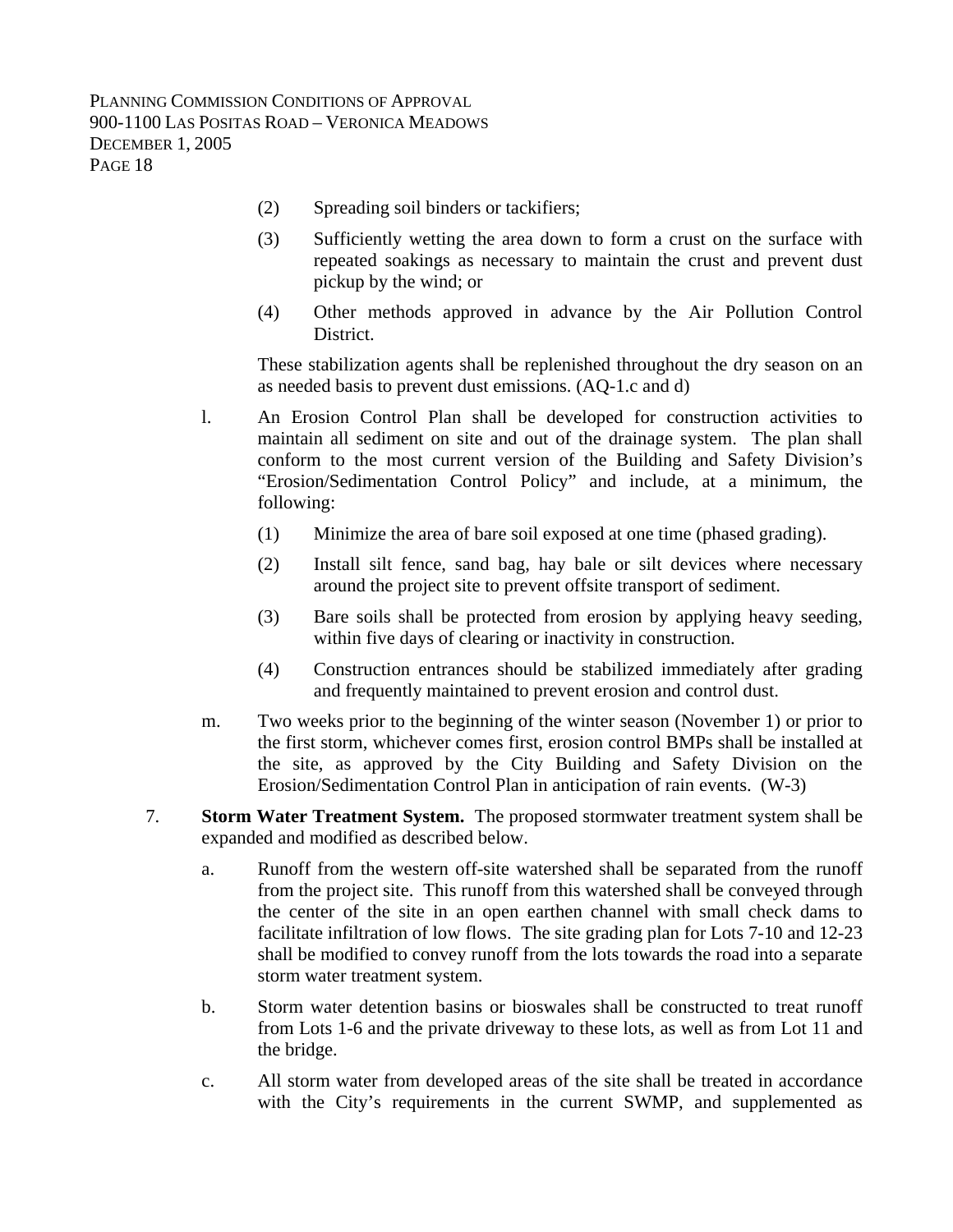necessary, with the design standards for detention basins and bioswales contained in Santa Barbara County's SWMP.

- d. The site plan and architectural design shall be modified during final design to include, to the extent practicable, storm water management design elements, also known as low impact design features. Examples include: roof drainage that is direct to infiltration trenches or bioswales; driveways constructed of permeable materials, pavers, or strip pavement for tires only; openings in curbs to provide opportunities for infiltration in adjacent grassy swales along the roads; use of permeable surfaces instead of concrete in roadway ribbon gutters; and small depressions in front yards to collect roadside runoff for infiltration.
- e. The applicant shall submit a draft Stormwater Management Plan and an Open Space Water Quality Management Plan with the above elements to the Community Development and Public Works Departments for review and approval before completing final project design for submittal to Building and Safety Division. (W-4)
- f. Stenciled information shall be printed on all curb drains warning of the direct connection to the creek and ocean. (IS-W-2)
- 8. **Creek and Riparian Habitat Management Plan.** The Owner shall submit a Creek and Riparian Habitat Management Plan to ensure the successful long-term establishment of new and enhanced native habitats at the project site, including the creek corridor restoration and upland habitat restoration in Lots 24, 25, 26, and 27. The Plan shall also address the long-term maintenance of the riparian area on the Cityowned parcel, including the creek, between Las Positas Road and Lots 25 and 27 to be improved as part of this project and Specific Plan #9 Area B. A comprehensive habitat restoration plan for these project elements shall be submitted to the Community Development Department, Fire Department, and the Parks and Recreation Department (Creeks Division) for review and approval prior to incorporation into the final grading and landscaping plans to be submitted to the Building Department for final review and approval. The comprehensive habitat restoration plan shall include the following elements (among others):
	- a. Precise restoration objectives for each habitat type and location.
	- b. Detailed schedule of tasks and milestones for maintenance.
	- c. Plans that show any areas that will require temporary erosion control.
	- d. Description of specific habitat types to be restored, including species list and relative abundance in each habitat type, as well as planting densities and propagation methodologies.
	- e. Plans that show the boundaries of each habitat type to be restored, with precise acreages and plant densities.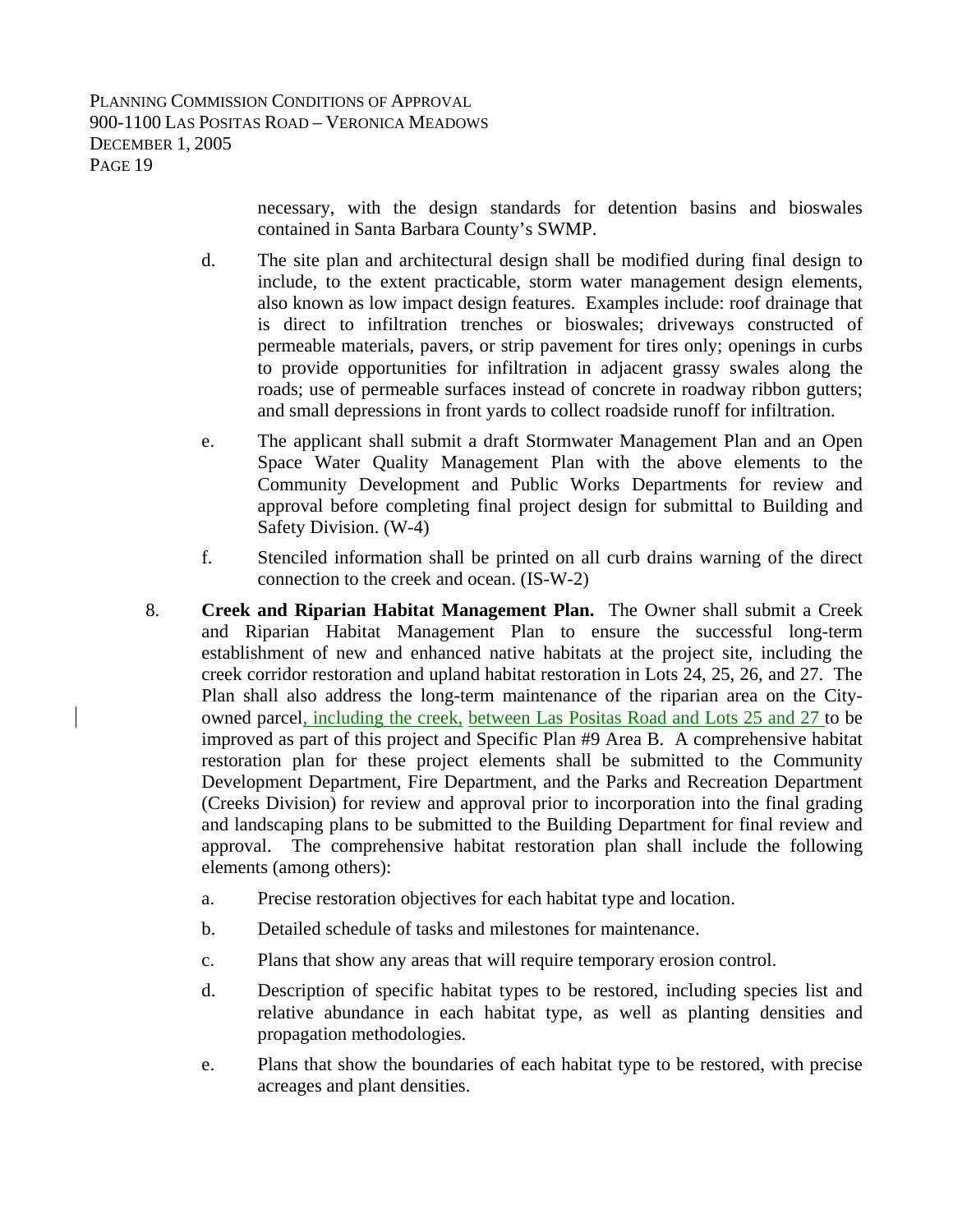- f. Description of source of plant materials, with a commitment to use plant material from the South Coast region, and preferably from the Las Positas Valley.
- g. Performance criteria that include survivorship, percent native plant cover, percent noxious weed cover, and percent naturalized species cover.
- h. Plans and explanations that show how the non-native landscaping at the project site associated with the individual lots will interface with the native plant restoration in the upland and riparian open space areas.
- i. A description of a watering approach to ensure successful plant establishment and long-term productivity, including methods to provide supplemental water.
- j. A description of the weed management approach, emphasizing site preparation and watering methods that do not encourage weed growth and use of herbicides that is consistent with the City's adopted Integrated Pest Management (IPM) plan.
- k. A long-term rodent management plan that avoids or greatly reduces the use of pesticides or poisons.
- l. Plans and a description of the how the habitat restoration plans will incorporate fire hazard requirements for defensible space near structures and fire-safe vegetation, while still achieving habitat restoration goals.
- m. Plans and a description of how to establish and maintain riparian habitats in the creek corridor open space with ongoing public uses along the pedestrian path.
- n. These plans shall be subject to an independent review by a City-selected environmental engineering firm with experience in creek restoration and shall be paid for by the Owner.

The plan may include non-native ornamental trees in selected portions of the hillside and central open space areas for aesthetic reasons, provided the number of these locations is low and the non-native trees would not displace native plants over time. The non-native trees shall not include any species on the California Exotic Pest Plant Council invasive plant species list. The plan shall also include a maintenance program to be implemented by the Owner. The plan shall include a Monarch butterfly habitat along the creek. The plan shall be approved by the City Parks and Recreation Department (Creeks Division). (BIO-1; IS-Bio-6)

9. **Oak Riparian Habitat Restoration.** To partially offset the permanent habitat losses at the bridge site, the open space area north of the entrance road and south of Lot 11 shall be restored to a native oak-riparian area dedicated to wildlife habitat, particularly riparian breeding birds and raptors. The restoration of this site shall be included in the comprehensive native Creek and Riparian Habitat Management Plan for the project (see Mitigation Measure BIO-1/Condition I.8). (BIO-4)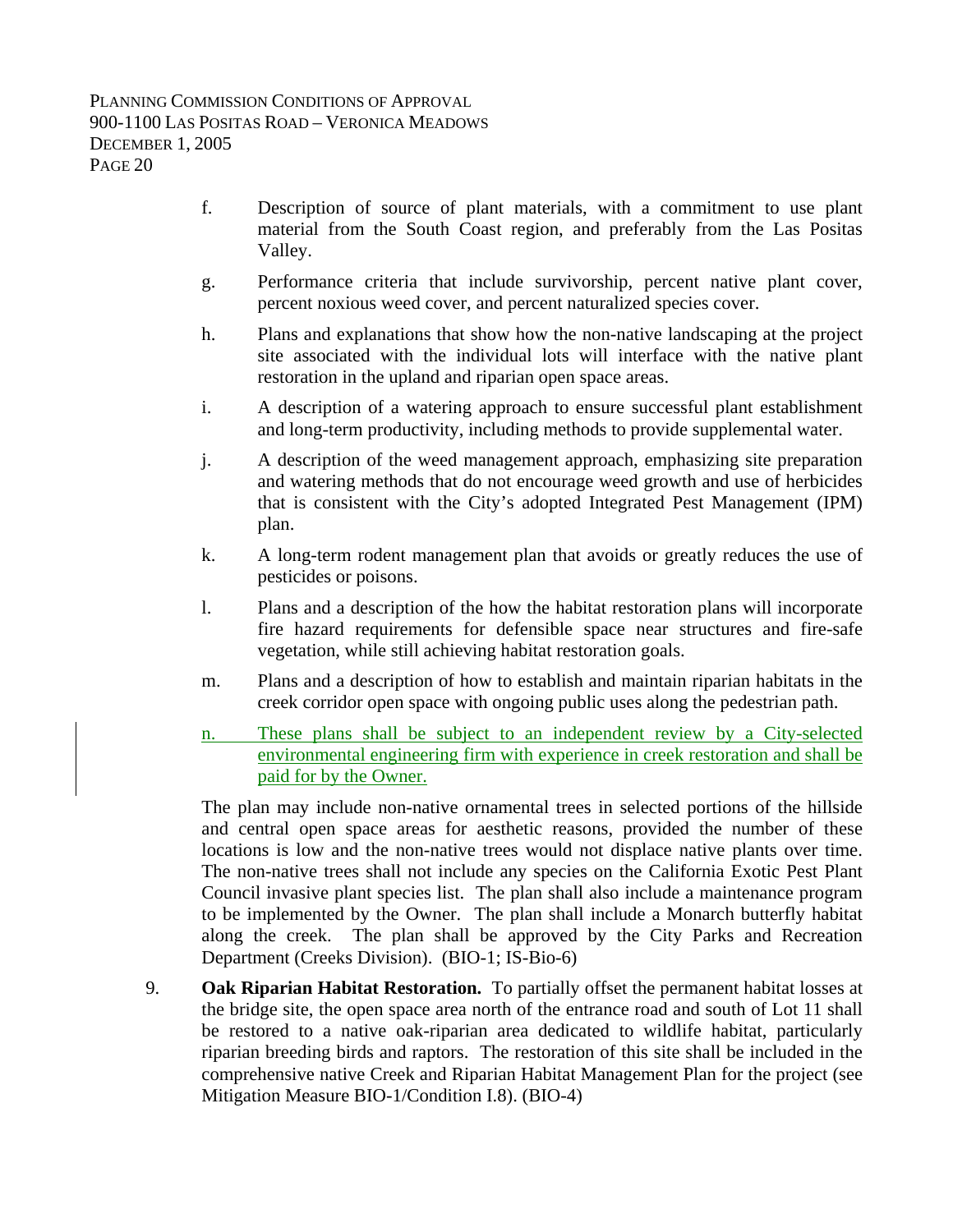- 10. **Pesticide Management Plan.** Prior to issuance of building and grading permits, the applicant shall submit a pesticide management plan that addresses the selection, application, storage, and transport of herbicides, insecticides, and rodenticides that would be used in managing the public open spaces at the project site by the Homeowner's Association. The plan shall be consistent with the City's Integrated Pest Management (IPM) program, as amended from time to time, and shall be designed to minimize the use of pesticides over time and to avoid public exposure. (H-1)
- 11. **Solid Waste Management Plan.** A solid waste management plan identifying measures for reuse, source reduction, and recycling shall be developed for construction and operation of the proposed project, and submitted to the City's Environmental Analyst and Solid Waste Specialist for review and approval prior to building permit issuance. (PS-1)
- 12. **Neighborhood Notification Prior to Construction.** At least twenty (20) days prior to commencement of construction, the contractor shall provide written notice to all property owners, businesses and residents within 450 feet of the project area. The notice shall contain a description of the project, the construction schedule, including days and hours of construction, the name and phone number of the Project Environmental Coordinator (PEC) and Contractors, site rules and Conditions of Approval pertaining to construction activities and any additional information that will assist the Building Inspectors, Police Officers and the public in addressing problems that may arise during construction. The language of the notice shall be reviewed and approved by the Planning Division prior to being distributed. (N-3.g)
- 13. **Fire Safety Program**. A Fire Safety Program, approved by the Fire Department, shall be developed to keep residents informed about: 1) the High Fire Hazard Area Landscape Guidelines; 2) the Santa Barbara County Red Flag Alert Plan; 3) alternative routes for evacuation, and; 4) other measures to prevent or reduce wildland fire hazards.
- 14. **Arborist Monitoring.** Submit to the Planning Division a contract with a qualified arborist for monitoring of all work within four feet of the driplines of all trees to remain during construction. Include a schedule for the qualified Arborist's presence during grading and construction activities near these tree(s).
- 15. **Letter of Commitment for Pre-Construction Conference.** The Owner shall submit to the Community Development Director a letter of commitment that states that, prior to disturbing any part of the project site for any reason and after the building permit has been issued, the General Contractor shall schedule a pre-construction conference. The conference shall include representatives from the Public Works Department Engineering and Transportation Divisions, the Building and Safety Division, the Planning Division, the Creeks Division, the Property Owner, the Architect, the Arborist, the Landscape Architect, the Biologist, the Geologist, the Project Engineer, the Project Environmental Coordinator, Mitigation Monitors, the Contractor and subcontractors.
- 16. **Other Agency Permits.** All necessary permits from the California Department of Fish and Game, U. S. Army Corps of Engineers, Regional Water Quality Control Board,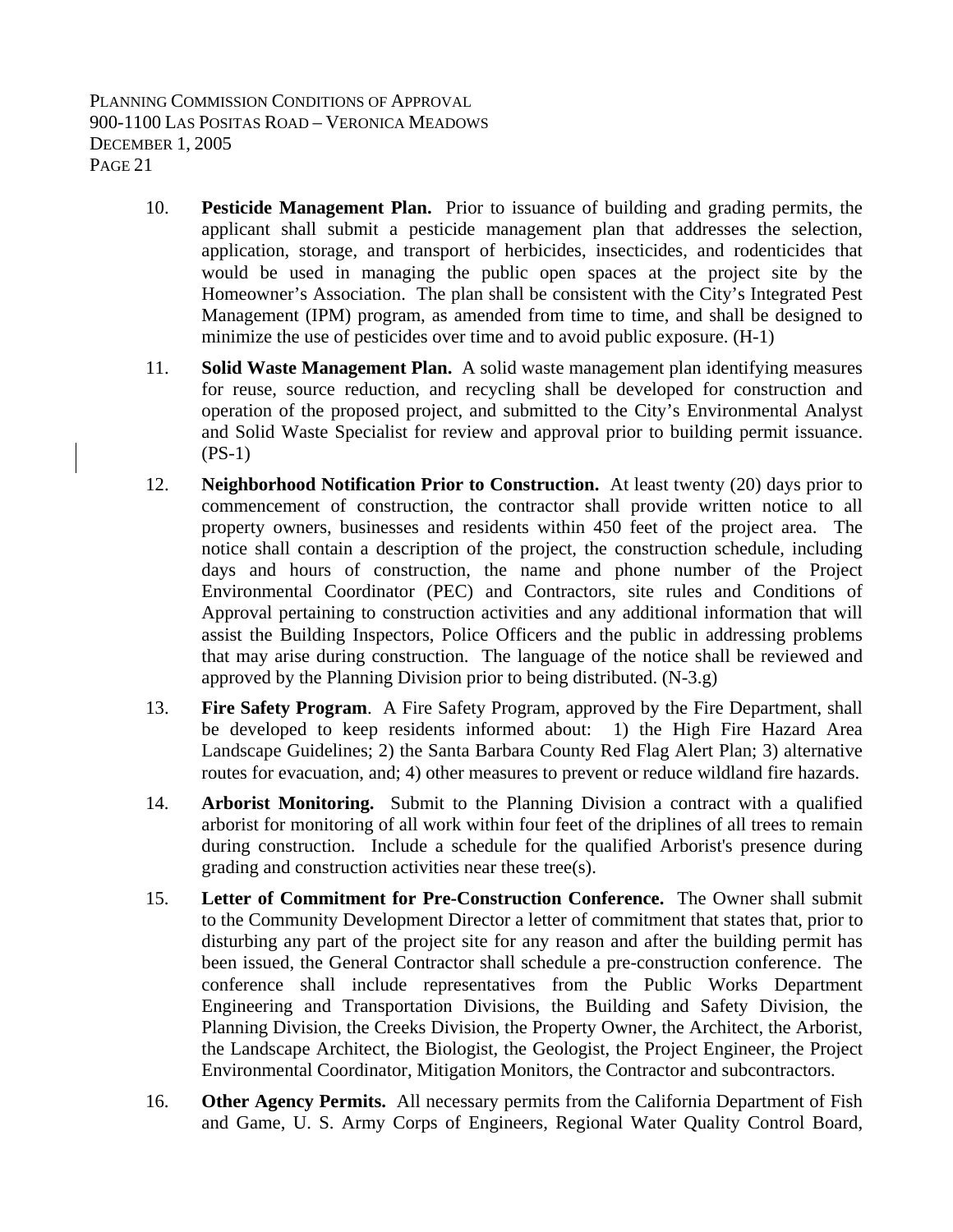California Coastal Commission, and Caltrans shall be submitted to the Planning Division, including an approved easement with the City for the restoration and maintenance of the creek and riparian areas on the City-owned parcel.

- **J.** Building Permit Plan Requirements. The following requirements shall be incorporated into the construction plans submitted to the Building and Safety Division with applications for building permits. All of these construction requirements shall be carried out in the field and completed prior to the issuance of a Certificate of Occupancy:
	- 1. **Design Review Requirements Included on Plans:** Plan submitted for building permits shall show all design elements, as approved by the Architectural Board of Review and the Historic Landmarks Commission, outlined in Section E and by staff pursuant to Section I.
	- 2. **Pre-Construction Conference.** Prior to commencement of construction, a conference shall be held by the General Contractor. The conference shall include representatives from the Public Works Department Engineering and Transportation Divisions, Building Division, Planning Division, Creeks Division, the Property Owner, Architect, Arborist, Landscape Architect, Biologist, Geologist, Project Engineer, Project Environmental Coordinator, Mitigation Monitors, Contractor and Subcontractor(s).
	- 3. **Unanticipated Archaeological Resources Contractor Notification.** Prior to the start of any vegetation or paving removal, demolition, trenching or grading, contractors and construction personnel shall be alerted to the possibility of uncovering unanticipated subsurface archaeological features or artifacts associated with past human occupation of the parcel. If such archaeological resources are encountered or suspected, work shall be halted immediately, the City Environmental Analyst shall be notified and an archaeologist from the most current City Qualified Archaeologists List shall be retained by the applicant. The latter shall be employed to assess the nature, extent and significance of any discoveries and to develop appropriate management recommendations for archaeological resource treatment, which may include, but are not limited to, redirection of grading and/or excavation activities, consultation and/or monitoring with a Barbareño Chumash representative from the most current City qualified Barbareño Chumash Site Monitors List, etc.

If the discovery consists of possible human remains, the Santa Barbara County Coroner shall be contacted immediately. If the Coroner determines that the remains are Native American, the Coroner shall contact the California Native American Heritage Commission. A Barbareño Chumash representative from the most current City Qualified Barbareño Chumash Site Monitors List shall be retained to monitor all further subsurface disturbance in the area of the find. Work in the area may only proceed after the Environmental Analyst grants authorization.

If the discovery consists of possible prehistoric or Native American artifacts or materials, a Barbareño Chumash representative from the most current City Qualified Barbareño Chumash Site Monitors List shall be retained to monitor all further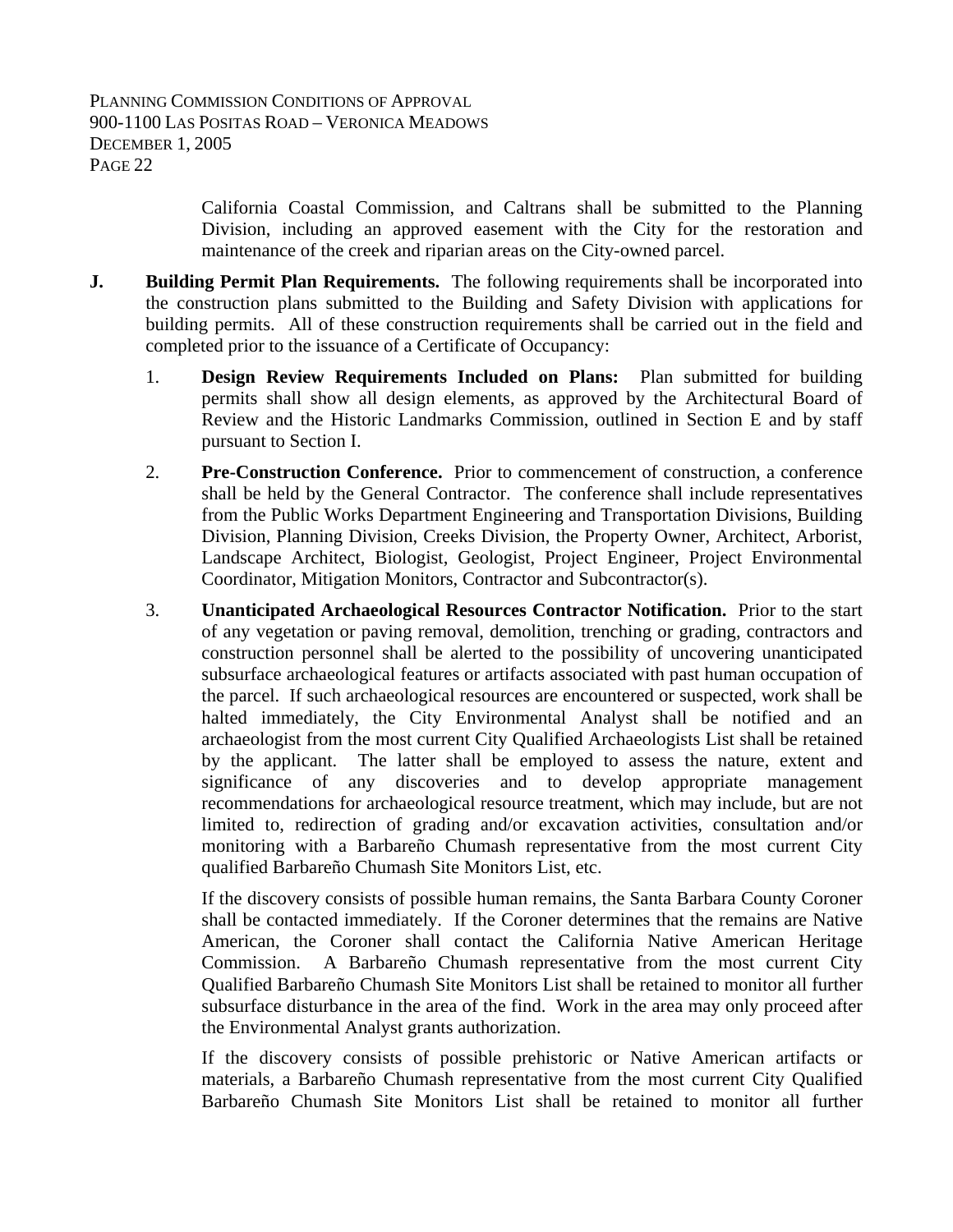> subsurface disturbance in the area of the find. Work in the area may only proceed after the Environmental Analyst grants authorization. (CR-1)

- 4. **Lavigia Fault Determination.** The stabilization of the landslide above Lot 11 would involve the excavation of a deep shear key. This excavation shall be expanded to assess the presence or absence of the nearby Lavigia Fault. The excavation shall be inspected by a Certified Engineering Geologist to identify possible features associated with the nearby Lavigia Fault. If evidence of faulting is detected, the likelihood of faulting affecting the structures at Lot 12 shall be evaluated and appropriate measures shall be included in the design of any structure on this lot to accommodate possible future movements, if necessary, in accordance with City requirements. (G-1)
- 5. **Liquefaction Analysis.** The potential for liquefiable conditions underlying Lots 7 through 23 shall be evaluated by a geotechnical investigation during final design of the project. This investigation shall include additional borings at depth and locations approved by the City Building and Safety Division. Areas that are susceptible to liquefaction shall be identified. Appropriate design and construction techniques to address this condition (e.g., ground improvement, drainage) shall be included in the final design to be reviewed and approved by the Building and Safety Division. The Owner shall also provide evidence that the construction of deep shear keys using engineered fill as part of landslide stabilization for other lots would reduce the potential for seismic liquefaction at these locations to an acceptable level. (G-2)
- 6. **Expansive Soils Analysis.** The potential for expansive soils underlying Lots 11 through 20 shall be evaluated by a geotechnical investigation during final design of the project. Appropriate design and construction techniques to address this condition shall be included in the final design to be reviewed and approved by the Building and Safety Division. The Owner shall also provide evidence that the construction of deep shear keys using engineered fill as part of landslide stabilization for other lots would mitigate the expansive soils at these locations to an acceptable level. (G-3)
- 7. **Groundwater Conditions Analysis.** The potential for high groundwater conditions in lots along the base of the hillside (Lots 1-6, and Lots 11 through 20) shall be evaluated by a geotechnical investigation during final design of the project. These investigations shall include additional borings. Appropriate drainage measures to address this condition shall be included in the final design to be reviewed and approved by the Building and Safety Division. (G-4)
- 8. **Landslide Geotechnical Analysis.** To ensure that a significant impact due to landslide hazards is avoided throughout the life of the project, the Owner shall complete a geotechnical investigation that provides the basis for final design and construction. The investigation program shall include sufficient subsurface exploration, laboratory testing, and engineering analysis to fully characterize each landslide and to develop an appropriate design of shear keys and cast-in-ground caissons to allow construction to proceed safely and to provide sufficiently stable building sites against future landsliding under both static and dynamic loading conditions. The results of the study shall be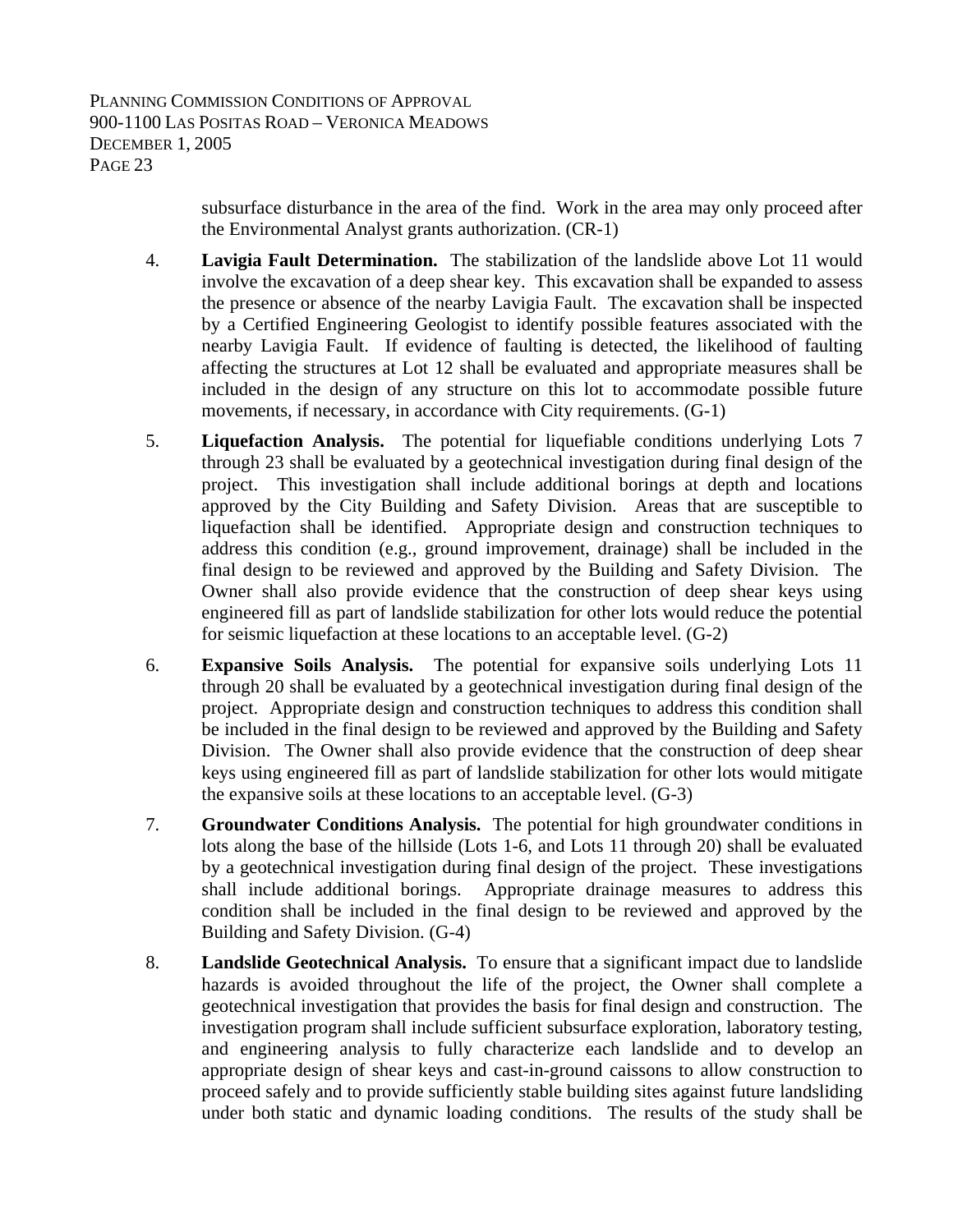subject to review and approval by the City Building and Safety Division, and an independent geotechnical engineering and geologist to provide a greater level of confidence in the proposed solutions. The investigation shall include borings at landslides 1, 2, 3, 8, 9, and 12 to provide suitable information to design stabilization programs for Lots 1 through 6, Lot 11, NW of Lot 18, and SW of Lots 19 and 20. Some of the borings shall be drilled along the proposed caisson wall alignments to provide a basis for the actual wall design, e.g., caisson diameter, spacing, and depth prior to the start of construction. This is necessary because in several instances the proposed caisson depths are less than the estimated depth of sliding. The investigations shall also determine the diameter and spacing of caissons, as the proposed diameter (2 feet) and spacing (4 or 5 pier diameters) may not be sufficient, particularly under seismic loading, to resist the driving forces due to the quasi-stable landslide mass. All shear key excavations shall be observed and mapped by a qualified geotechnical engineer or engineering geologist to verify design assumptions in accordance with Section 3317 of Appendix Chapter 33 of the 1997 Uniform Building Code (UBC)/1998 California Building Code (CBC). (G-5)

- 9. **Radon Gas Investigation.** Prior to the issuance of building and grading permits, the applicant shall conduct a study to determine the potential for radon gas to be emitted from the project soils after grading. If it appears that radon is present, the building plans shall incorporate EPA-approved construction methods and design features to prevent the exposure of residents to the gas. (H-2)
- 10. **Engineered Drainage Plan.** Owner shall submit an engineered drainage plan to the Building and Safety Division for review prior to issuance of permits.
- 11. **Grading Avoidance of Active Birds' Nests.** Phase 1 grading and earthwork within 100 feet of the outer edge of the existing riparian corridor (as mapped in the EIR) shall not occur during the period 1 March through 15 July in order to avoid disturbance to breeding birds. Prior to removal of any oak, eucalyptus, or native riparian tree in any construction phase, a qualified biologist shall carefully examine the tree to determine that no active bird nests are present. If a nest is located, tree removal shall be delayed until all chicks have fledged. (BIO-5; IS-Bio-7)
- 12. **Minimize Native Vegetation Disturbance.** The limits of disturbance in areas with native or naturalized vegetation shall be minimized to the extent feasible. Limits of clearing and grubbing, grading, and vehicular access shall be marked at the site with orange exclusion fencing. (BIO-6)
- 13. **Damage or Destruction of Protected Trees.** The contractor shall be required to pay for any oak, sycamore, or other trees that are shown to remain, but are damaged or destroyed during grading or construction. Any such damaged or destroyed trees shall be replaced at a ratio of 10:1 with the same species at a size and in a location to be determined appropriate by the PEC and the project biologist and shall be grown from South Coast Santa Barbara County stock. Said trees shall be provided in addition to those included in the landscape and/or habitat restoration plans.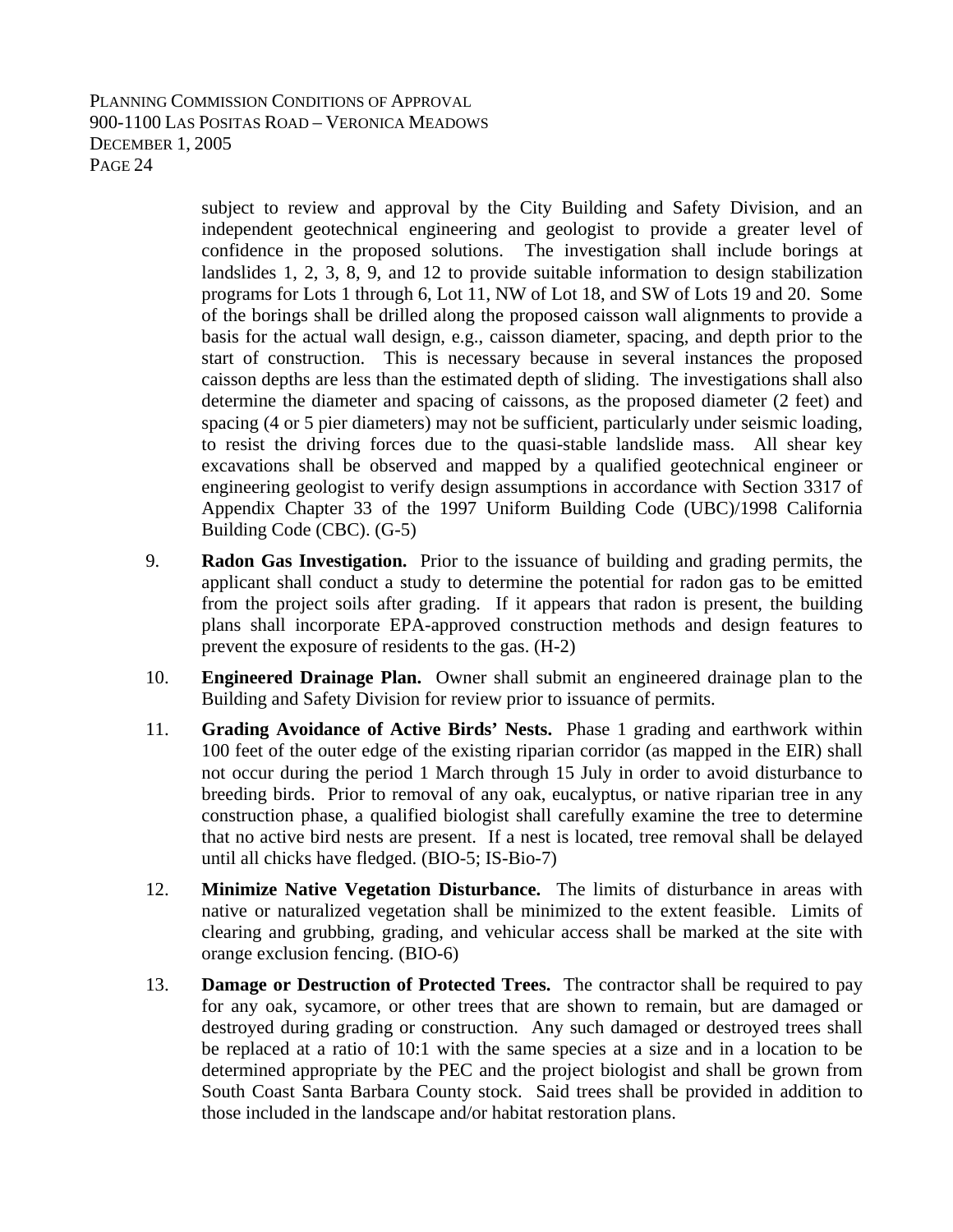- 14. **Habitat Restoration Related to Bridge.** The area of temporary disturbance associated with installation of the bridge over Arroyo Burro Creek shall be minimized to the maximum extent feasible. The limit of temporary disturbance upstream and downstream of the bridge shall not exceed 25 feet in each direction. All disturbed areas shall be restored consistent with the approved Creek and Riparian Habitat Restoration and Management Plan. The disturbed banks shall be stabilized, as necessary, with biotechnical methods to prevent post-construction erosion. Native perennial plants that are tolerant of shade shall be planted under the bridge span. To the extent feasible, tall riparian trees shall be planted that will grow adjacent to the edge of the bridge and provide cover for wildlife. (BIO-3; IS-Bio-5)
- 15. **Fire Vehicle Access.** The driveway access from the new public road to Lots 3, 4, 5, and 6 for fire vehicles shall be 16-20 feet wide, all-weather concrete or asphalt pavement capable of supporting a 60,000 lb. fire truck. Vertical clearance shall be a minimum of 13 feet-6 inches (13' 6"). Driveway slope shall not exceed a 16% grade. Provide a cul-de-sac or hammerhead turnaround in accordance with City Standards. Where the roadway is 27 feet in width, "No Parking Fire Lane" signs shall be posted on one side. Where the roadway is 16-20 feet in width, both sides of the roadway shall be posted with "No Parking Fire Lane" signs. Also, the cul-de-sac at the end of Alan Road shall be posted with "No Parking Fire Lane" signs. Clearly note this on the plans when submitting for a building permit.
- 16. **High Fire Hazard Construction.** High fire hazard construction requirements shall be met.
- 17. **Demolition/Construction Materials Recycling.** Recycling and/or reuse of demolition/construction materials shall be carried out and containers shall be provided on site for that purpose in order to minimize construction-generated waste conveyed to the landfill. Indicate on plans the location of these containers.
- 18. **Bicycle Parking.** A bicycle hitching post shall be provided near the southern entrance to the public pedestrian and bicycle paths.
- 19. **Water-Conserving Fixtures.** All plumbing fixtures shall be water-conserving devices in new construction, pursuant to Santa Barbara Municipal Code Section 14.20.020, Water Saving Devices, subject to the approval of the Water Resources Management Staff.
- 20. **Use of Soil Sterilants Prohibited.** Soil sterilants shall not be used on site, including under streets, walkways, and other improvements.
- 21. **Construction-Related Truck Trips.** Construction-related truck trips shall not be scheduled during peak hours (7:00 a.m. to 9:00 a.m. and 4:00 p.m. to 6:00 p.m.) to help reduce truck traffic on adjacent streets and roadways.

The route of construction-related traffic shall be established to minimize trips through surrounding residential neighborhoods, subject to approval by the Transportation Operations Manager. No haul, dump, or supply trucks shall use Alan Road for access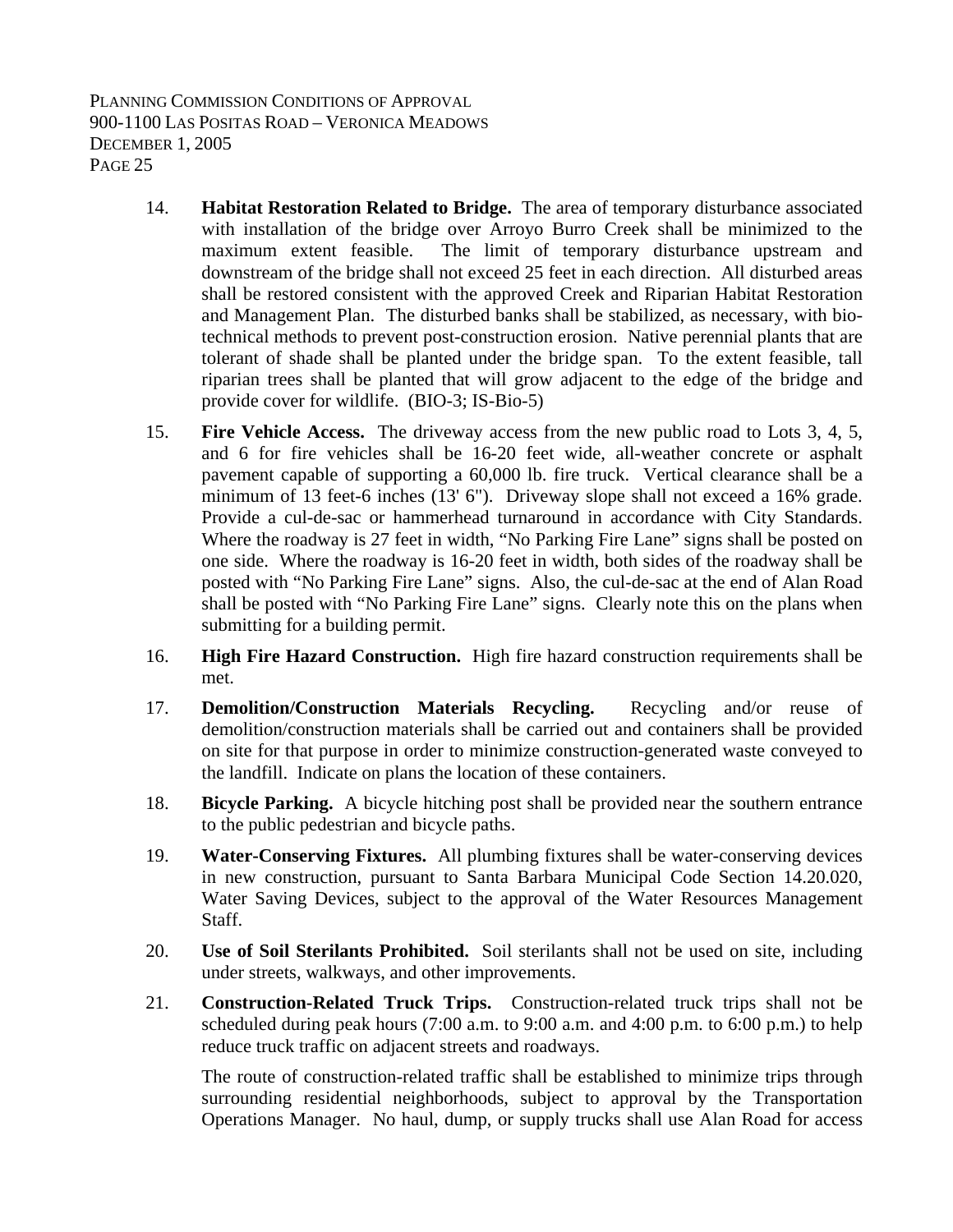during Phase 2 of the project, except as needed to construct residences at Lots 1 and 2.  $(N-2)$ 

- 22. **Construction Traffic Control Plan.** The following measures are required to minimize truck conflicts on Alan Road with passenger vehicles, bicycles, pedestrians, and parked vehicles during Phase 1 of the construction:
	- a. The project applicant shall prepare and implement a Construction Traffic Control Plan that shall specify measures to ensure traffic safety on Alan Road. The plan shall include instructions and guidelines on signage, notification of residents, ingress/egress procedures for large trucks, contact person with phone number, possible need for traffic control attendant, and measures to avoid passage of two trucks on the narrow road.
	- b. No trucks shall park or queue on Alan Road at any time.
	- c. The truck speed limit along Alan Road shall be 15 MPH. The speed limit at the construction site prior to completion of paved roads shall be 15 MPH. (N-3.d;  $AQ-1.e)$
	- d. Truck drivers shall be disciplined for non-compliance with safety regulations. All trucks shall be clearly marked with a number visible to residents on both sides of the road and from the rear in the event non-compliance needs to be reported. (TR-1)
- 23. **Construction Hours.** Construction (including preparation for construction work) is prohibited Monday through Friday before 7:00 a.m. and after 7:00 p.m., and all day on Saturdays, Sundays and holidays observed by the City of Santa Barbara as shown below:

| New Year's Day                | January $1^{st*}$                    |
|-------------------------------|--------------------------------------|
| Martin Luther King's Birthday | 3 <sup>rd</sup> Monday in January    |
| Presidents' Day               | 3 <sup>rd</sup> Monday in February   |
| <b>Memorial Day</b>           | Last Monday in May                   |
| Independence Day              | July $4^{th}$ *                      |
| Labor Day                     | 1 <sup>st</sup> Monday in September  |
| Thanksgiving Day              | 4 <sup>th</sup> Thursday in November |
| Following Thanksgiving Day    | Friday following Thanksgiving Day    |
| Christmas Day                 | December $25^{\text{th}_{*}}$        |
|                               |                                      |

 \*When a holiday falls on a Saturday or Sunday, the preceding Friday or following Monday, respectively, shall be observed as a legal holiday. (N-3.a)

 Survey work, construction within residential units with completed walls, and landscaping (manual labor only) may occur on the project site on Saturdays. No construction work can occur on Saturday or Sunday if it involves the use of haul trucks or construction equipment (e.g., loaders, backhoes, generators, compressors, etc.). (N-3.i)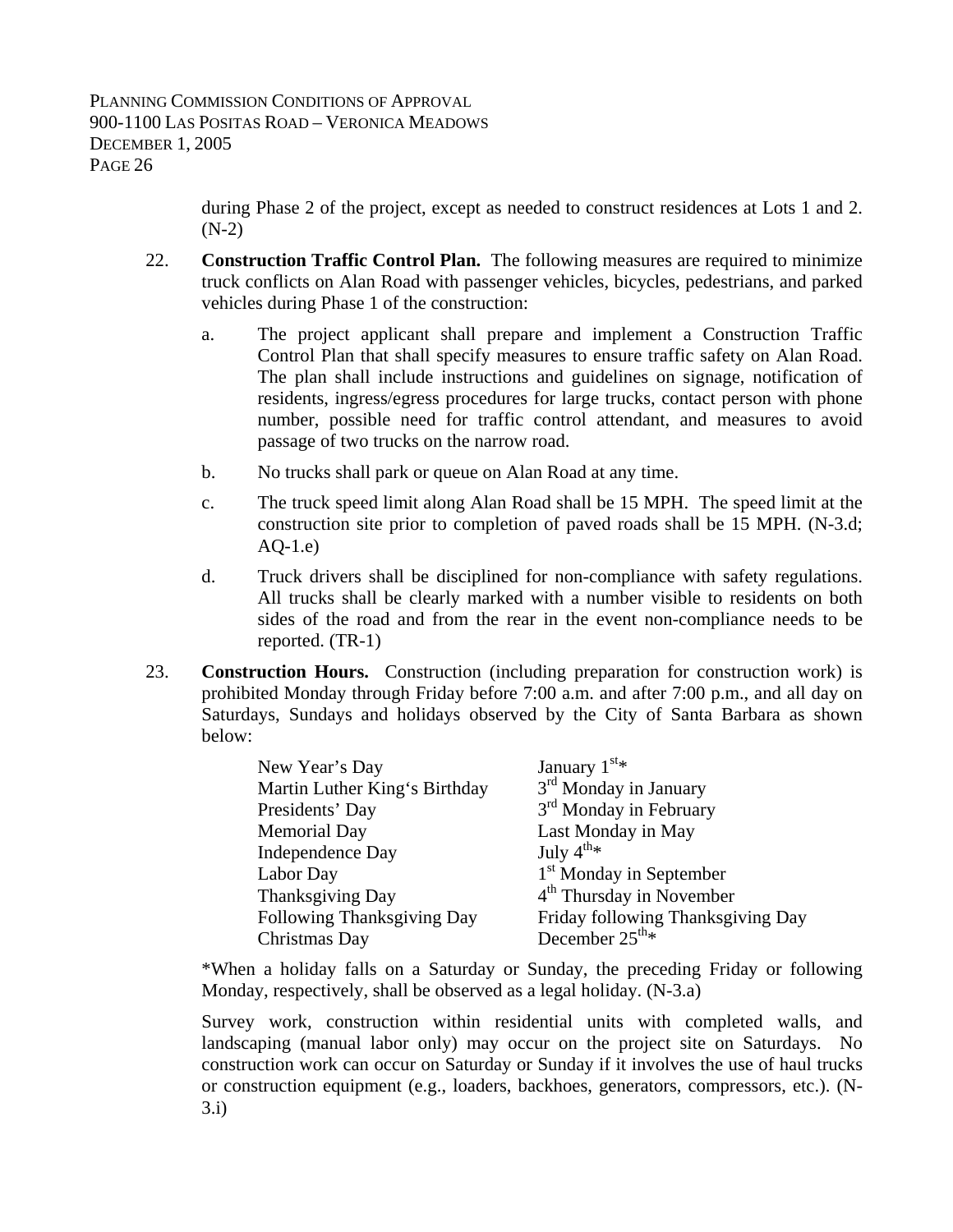Clearing, grubbing, earthwork, drilling, concrete placement, and other major construction activities involving heavy equipment shall be restricted to 8:00 a.m. to 5:00 p.m. at the following locations: bridge site, and landslide stabilization site above Lots 1 and 11. (N-1)

 When, based on required construction type or other appropriate reasons, it is necessary to do work at night, contractor shall contact the Chief of Building and Safety to request a waiver from the above construction hours, using the procedure outlined in SBMC § 9.16.015 Construction Work at Night. Contractor shall notify all residents within 300 feet of the parcel of intent to carry out night construction a minimum of 48 hours prior to said construction. Said notification shall include what the work includes, the reason for the work, the duration of the proposed work and a contact number.

- 24. **Noise-Producing Construction Equipment and Devices.** All noise-producing project equipment and vehicles using internal combustion engines (including haul trucks) shall be professionally fitted with mufflers, air-inlet silencers where appropriate, and any other shrouds, shields, or other noise-reducing features. These devices shall be professionally maintained in good operating condition so as to meet or exceed original factory specification. Mobile or fixed "package" equipment (e.g., arc-welders, air compressors) shall be equipped with shrouds and noise control features that are readily available for that type of equipment. The use of noise-producing signals, including horns, whistles, alarms, and bells shall be for safety warning purposes only. No projectrelated music system shall be audible at any adjacent receptor. (N-3.b.)
- 25. **Stockpiles, Staging, Parking and Maintenance Area Locations.** Material stockpiles and mobile equipment staging, parking, and maintenance areas shall be located as far as practicable from Alan Road and the Stone Creek Condominiums. Construction staging areas where vehicles may idle or other noise-generating activities take place shall be located as far from adjacent residential areas as feasible. (N-3.c and i)
- 26. **Hearing Protection Required.** All project workers exposed to noise levels above 80 dBA shall be provided with personal protective equipment for hearing protection (i.e., earplugs and/or earmuffs); areas where noise levels are routinely expected to exceed 80 dBA shall be clearly posted with signs stating "Hearing Protection Required in this Area." (N-3.h)
- 27. **Construction Parking/Storage.** Construction parking and storage shall be provided as follows:
	- a. During construction, free parking spaces for construction workers and construction shall be provided on-site or off-site in a location subject to the approval of the Streets, Parking, and Transportation Operations Manager.
	- b. Storage of construction materials within the public right-of-way is prohibited.
- 28. **Dust Inspection and Clean-Up.** Alan Road, Cliff Drive (between Alan Road and Las Positas Road), and Las Positas Road (between Cliff Drive and Veronica Springs Road) shall be inspected daily (midday and at the end of the day) during periods of truck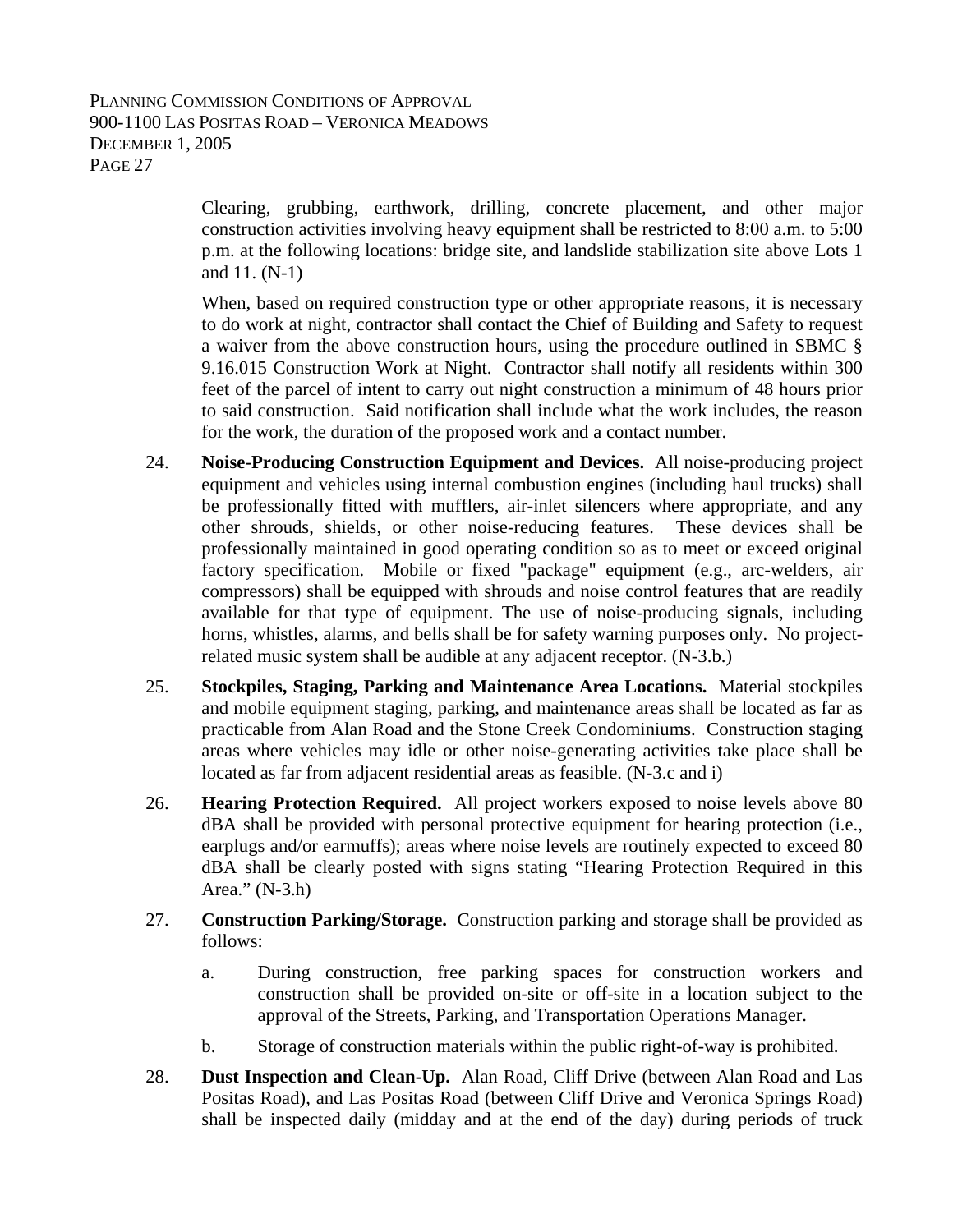hauling to determine if there is an accumulation of silt on the road that could cause fugitive dust. These road segments shall be kept clean of such silt by the use of a street sweeper or watering truck.

- 29. **Expeditious Paving.** All roadways, driveways, sidewalks, etc., shall be paved as soon as possible. Additionally, building pads shall be laid as soon as possible after grading unless seeding or soil binders are used. Additionally, upon completion of construction, all disturbed areas shall be stabilized by the use of rock protection or perennial vegetation. (AQ-1.i)
- 30. **Construction Contact Sign.** Immediately after building permit issuance, signage shall be posted at all points of entry to the site that list the contractors and Project Environmental Coordinator's (PEC) name, contractors and PEC's telephone number, work hours and site rules to assist Building Inspectors and Police Officers in the enforcement of the conditions of approval.
- 31. **NOX Emissions Reduction Requirements.** The following measures are required to NOX emissions from construction equipment and haul trucks. They are based on the standard mitigation measures of the APCD.
	- a. Heavy-duty diesel-powered construction equipment manufactured after 1996 (with federally mandated "clean" diesel engines) should be utilized wherever feasible.
	- b. The engine size of construction equipment shall be the minimum practical size.
	- c. The number of construction equipment operating simultaneously shall be minimized through efficient management practices to ensure that the smallest practical number is operating at any one time.
	- d. Construction equipment shall be maintained in tune per the manufacturer's specifications.
	- e. Construction equipment operating onsite shall be equipped with two to four degree engine timing retard or pre-combustion chamber engines.
	- f. Catalytic converters shall be installed on gasoline-powered equipment, if feasible.
	- g. Diesel catalytic converters, diesel oxidation catalysts and diesel particulate filters as certified and/or verified by EPA or California shall be installed, if available and if determine to be reasonable and feasible by the City Public Works Department.
	- h. Construction worker trips should be minimized by encouraging carpooling and by providing for lunch onsite. (AQ-2)
- 32. **Conditions on Plans/Signatures.** All Planning Commission Conditions of Approval shall be provided on a full size drawing sheet as part of the drawing sets. A statement shall also be placed on the above sheet as follows: The undersigned have read and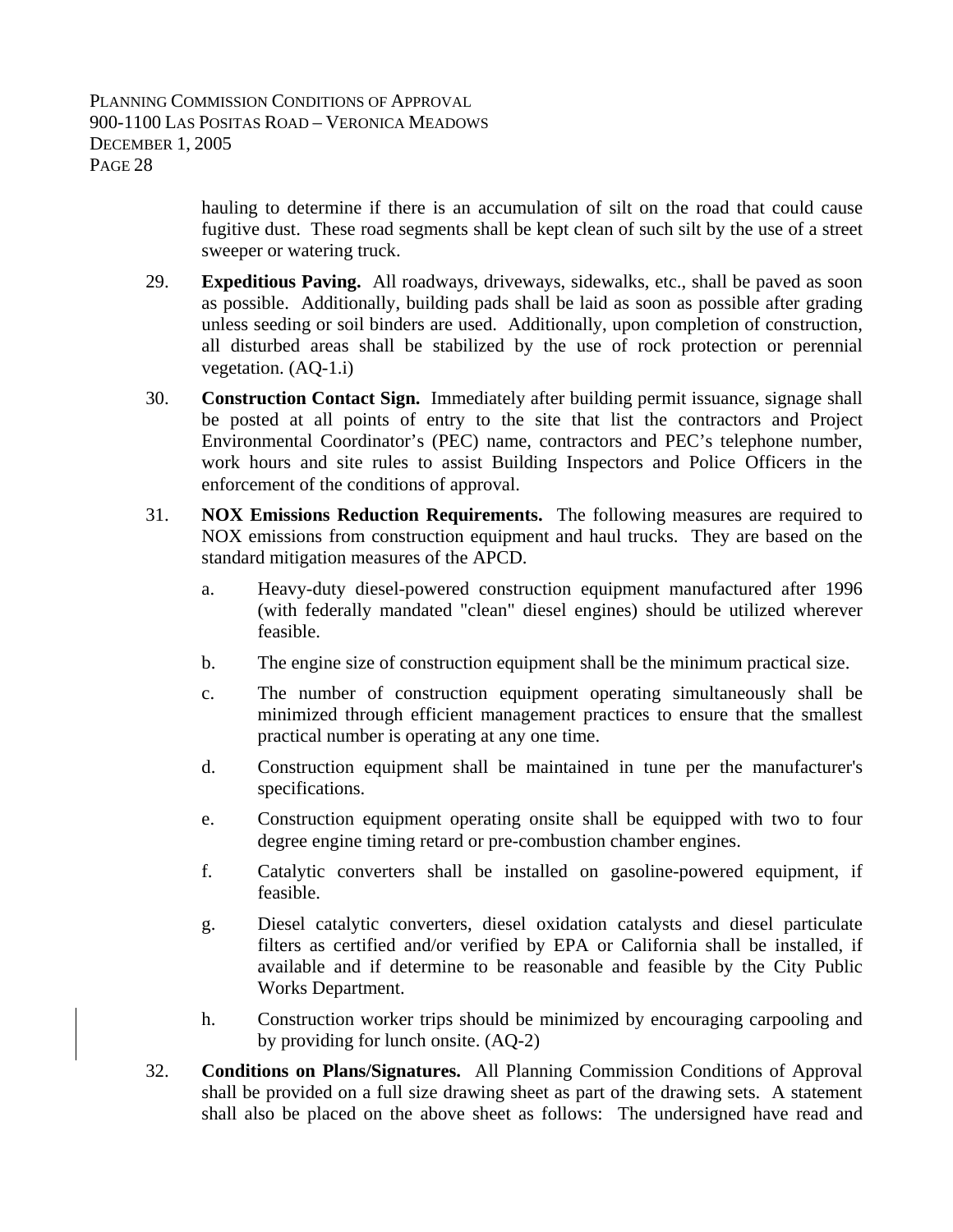understand the above conditions, and agree to abide by any and all conditions which is their usual and customary responsibility to perform, and which are within their authority to perform.

Signed:

| <b>Property Owner</b> |      | Date        |
|-----------------------|------|-------------|
| Contractor            | Date | License No. |
| Architect             | Date | License No. |
| Engineer              | Date | License No. |

- **K. Prior to Certificate of Occupancy.** Prior to issuance of the Certificate of Occupancy, the Owner of the Real Property shall complete the following:
	- 1. **Repair Damaged Public Improvements.** Repair any damaged public improvements (curbs, gutters, sidewalks, etc.) subject to the review and approval of the Public Works Department. Where tree roots are the cause of the damage, the roots shall be pruned under the direction of a qualified Arborist.
	- 2. **Complete Public Improvements.** Public improvements as shown on the public improvement plans.
	- 3. **Repair Damaged Pavement.** The Owner shall video document the pavement conditions on Alan Road, Cliff Drive, and Las Positas Road (between Veronica Springs Road and Cliff Drive) after the construction project to determine the level of impact caused by the project. This documentation shall be provided to the City of Santa Barbara, Transportation Division. If the project traffic has caused damage to the roadway surface, the project applicant shall repair or resurface the affected reaches.  $(TR-5)$
	- 4. **Utilities Undergrounded.** Place utilities underground from the transmission source and within the Real Property.
	- 5. **New Construction Photographs.** Photographs of the new construction, taken from the same locations as those in the Final EIR, shall be taken, attached to  $8\frac{1}{2} \times 11$ " board and submitted to the Planning Division.
	- 6. **Landmark Designation.** Owner shall submit an application to the Historic Landmarks Commission, and not oppose, for designation of the site as a City Landmark. Such designation determination shall be completed within 180 days of Certificate of Occupancy issuance for the first completed house.
	- 7. **Restoration Maintenance Performance Bond.** A Performance Bond shall be provided to the Building and Safety Division for restoration maintenance and assurance of adequate bank stabilization and plant growth/health. Such Bond shall be for a period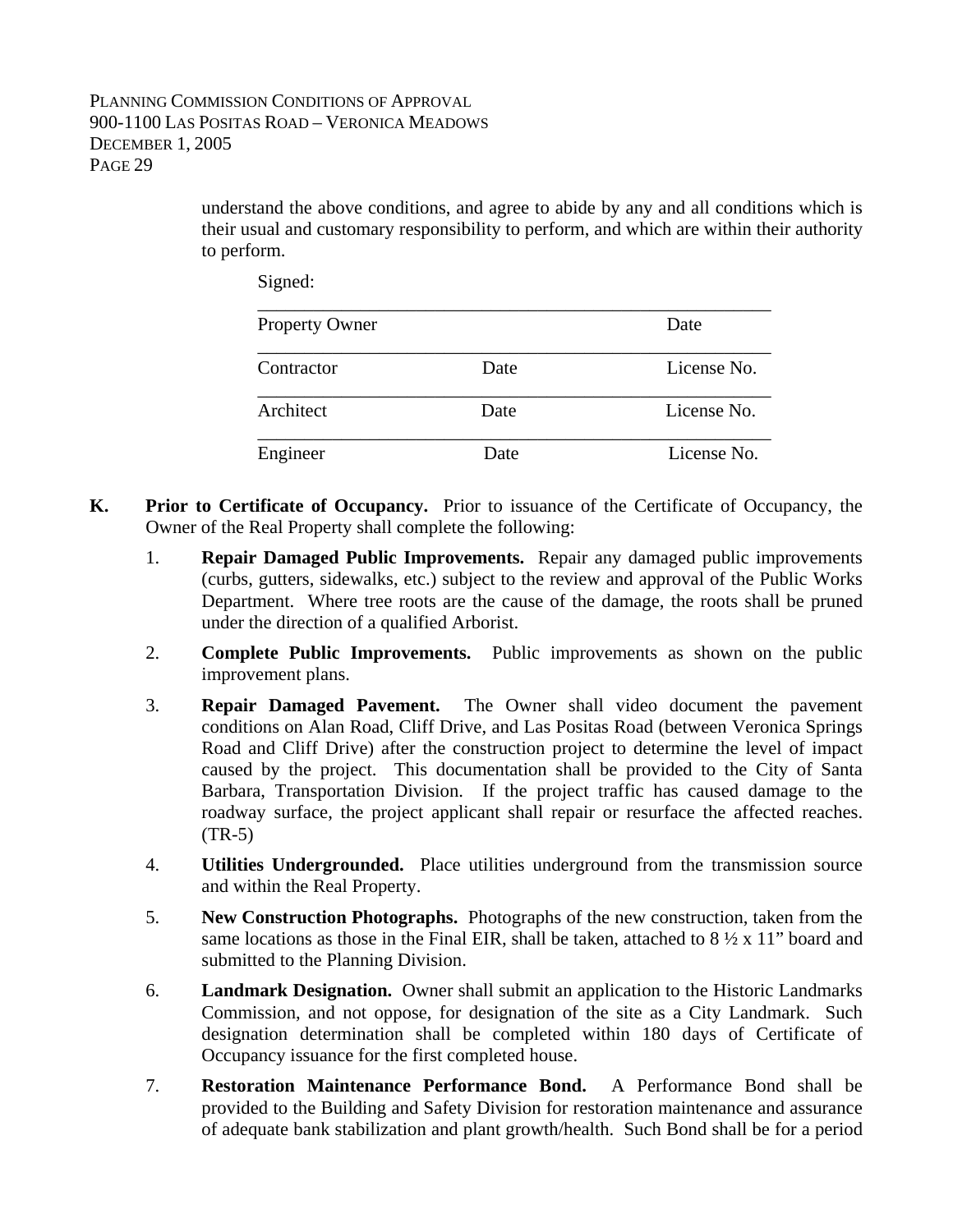> of  $\frac{f\text{Hve}(5)-10}{2}$  years and shall be in an amount necessary to cover the cost of installation and replacement of the bank stabilization, landscaping and irrigation system for the entire restoration site including the City owned property in accordance with restoration plans approved by the Planning Division and the Creeks Division and on file at the Building and Safety Division. Prior to the release of said Bond, the Building and Safety Division and Creek Division shall make an inspection of the Real Property and make a determination whether the bank stabilization and landscaping is in substantial compliance with the approved plans.

- 8. **Complete Restoration Efforts.** Owner shall complete the restoration efforts according to the approved Creek Stabilization and Restoration Plan and Habitat Restoration Plan to the satisfaction of the Creeks Division.
- **L. Litigation Indemnification Agreement**. In the event the Planning Commission approval of the Project is appealed to the City Council, Applicant/Owner hereby agrees to defend the City, its officers, employees, agents, consultants and independent contractors ("City's Agents") from any third party legal challenge to the City Council's denial of the appeal and approval of the Project, including, but not limited to, challenges filed pursuant to the California Environmental Quality Act (collectively "Claims"). Applicant/Owner further agrees to indemnify and hold harmless the City and the City's Agents from any award of attorney fees or court costs made in connection with any Claim.

Applicant/owner shall execute a written agreement, in a form approved by the City Attorney, evidencing the foregoing commitments of defense and indemnification within thirty (30) days of the City Council denial of the appeal and approval of the Project. These commitments of defense and indemnification are material conditions of the approval of the Project. If Applicant/Owner fails to execute the required defense and indemnification agreement within the time allotted, the Project approval shall become null and void absent subsequent acceptance of the agreement by the City, which acceptance shall be within the City's sole and absolute discretion. Nothing contained in this condition shall prevent the City or the City's Agents from independently defending any Claim. If the City or the City's Agents decide to independently defend a Claim, the City and the City's Agents shall bear their own attorney fees, expenses and costs of that independent defense.

# **NOTICE OF COASTAL DEVELOPMENT PERMIT TIME LIMITS:**

The Planning Commission's action approving the Coastal Development Permit shall expire two (2) years from the date of approval, per SBMC 28.45.009.q, unless:

- 1. Otherwise explicitly modified by conditions of approval of the development permit, or unless construction or use of the development has commenced.
- 2. A building permit for the work authorized by the coastal development permit is issued prior to the expiration date of the approval.
- 3. A one (1) year time extension may be granted by the Planning Commission if the construction authorized by the permit is being diligently pursued to completion and